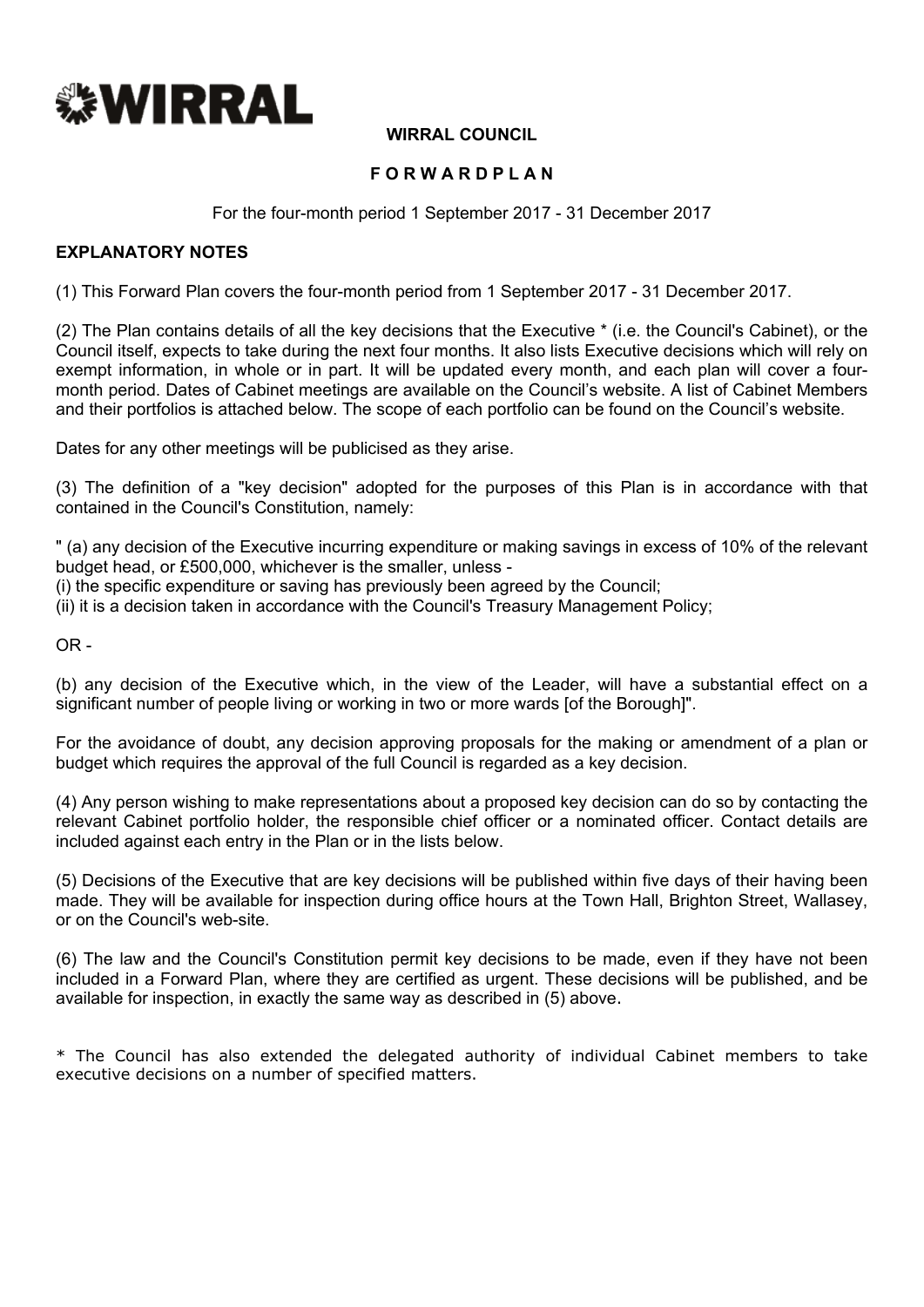# **CABINET MEMBERS AND THEIR PORTFOLIOS**

The Cabinet Portfolios and Portfolio holders for 2017/18 are as follows:

- Councillor Phil Davies Leader of the Council, Growth
- Councillor George Davies Deputy Leader of the Council,
- Councillor Phill Brightmore Environment<br>• Councillor Angela Davies Transformation
- $\bullet$  Councillor Angela Davies
- Councillor Chris Jones Social Care and Health
- Councillor Bernie Mooney Children and Families
- Councillor Matthew Patrick Localism and Engagement
- 
- Councillor Chris Spriggs Delivering Differently<br>• Councillor Stuart Whittingham Highways and Transport • Councillor Stuart Whittingham<br>• Councillor Janette Williamson
- 
- Housing and Community Safety
- 
- 
- 
- 
- 
- 
- 
- 
- Councillor Janette Williamson Finance and Income Generation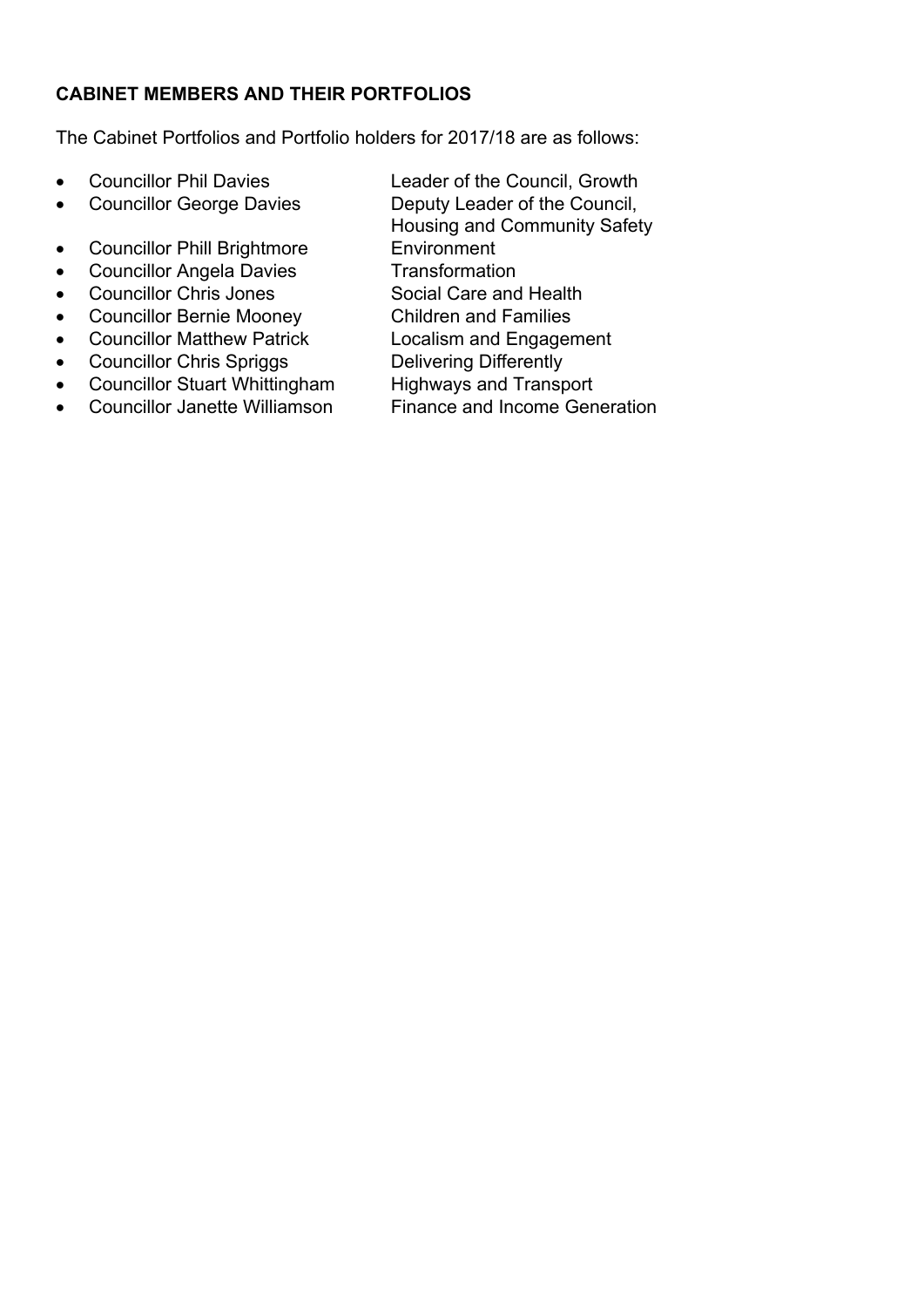# **WIRRAL COUNCIL – CHIEF OFFICERS**

#### *CHIEF EXECUTIVE*

Eric Robinson Town Hall, Brighton Street, Wallasey, Wirral CH44 8ED Tel: (switchboard) 606 2000; (direct) 0151-691 8589 [ericrobinson@wirral.gov.uk](mailto:ericrobinson@wirral.gov.uk)

### *MANAGING DIRECTOR FOR DELIVERY*

Joe Blott Town Hall, Brighton Street, Wallasey, Wirral CH44 8ED Tel: (switchboard) 606 2000; (direct) 691 8001 [joeblott@wirral.gov.uk](mailto:joeblott@wirral.gov.uk)

#### *DIRECTOR FOR BUSINESS SERVICES (ASSISTANT CHIEF EXECUTIVE)*

David Armstrong Hamilton Building, Conway Street, Birkenhead, Wirral CH41 4FD Tel: (switchboard) 606 2000; (direct) 666 4300 [davidarmstrong@wirral.gov.uk](mailto:davidarmstrong@wirral.gov.uk)

#### *DIRECTOR FOR HEALTH AND CARE*

Graham Hodkinson Social Services Headquarters, PO Box 351, Birkenhead, Wirral CH25 9EF Tel: (switchboard) 606 2000; (direct) 666 3650 [grahamhodkinson@wirral.gov.uk](mailto:grahamhodkinson@wirral.gov.uk)

### *ACTING DIRECTOR FOR CHILDREN*

Deborah Gornik Hamilton Building, Conway Street, Birkenhead, Wirral CH41 4FD Tel: (switchboard) 606 2000; (direct) 666 4288 [deborahgornik@wirral.gov.uk](mailto:deborahgornik@wirral.gov.uk)

### *DIRECTOR FOR HEALTH AND WELLBEING*

Fiona Johnstone Town Hall, Brighton Street, Wallasey, Wirral CH44 8ED Tel: (switchboard) 606 2000; (direct) 691 8210 [fionajohnstone@wirral.gov.uk](mailto:fionajohnstone@wirral.gov.uk)

#### *ASSISTANT DIRECTOR: FINANCE*

Tom Sault PO Box No 2, Treasury Building, Cleveland Street, Birkenhead, Wirral CH41 6BU Tel: (switchboard) 606 2000; (direct) 666 3407 [tomsault@wirral.gov.uk](mailto:viviennequayle@wirral.gov.uk)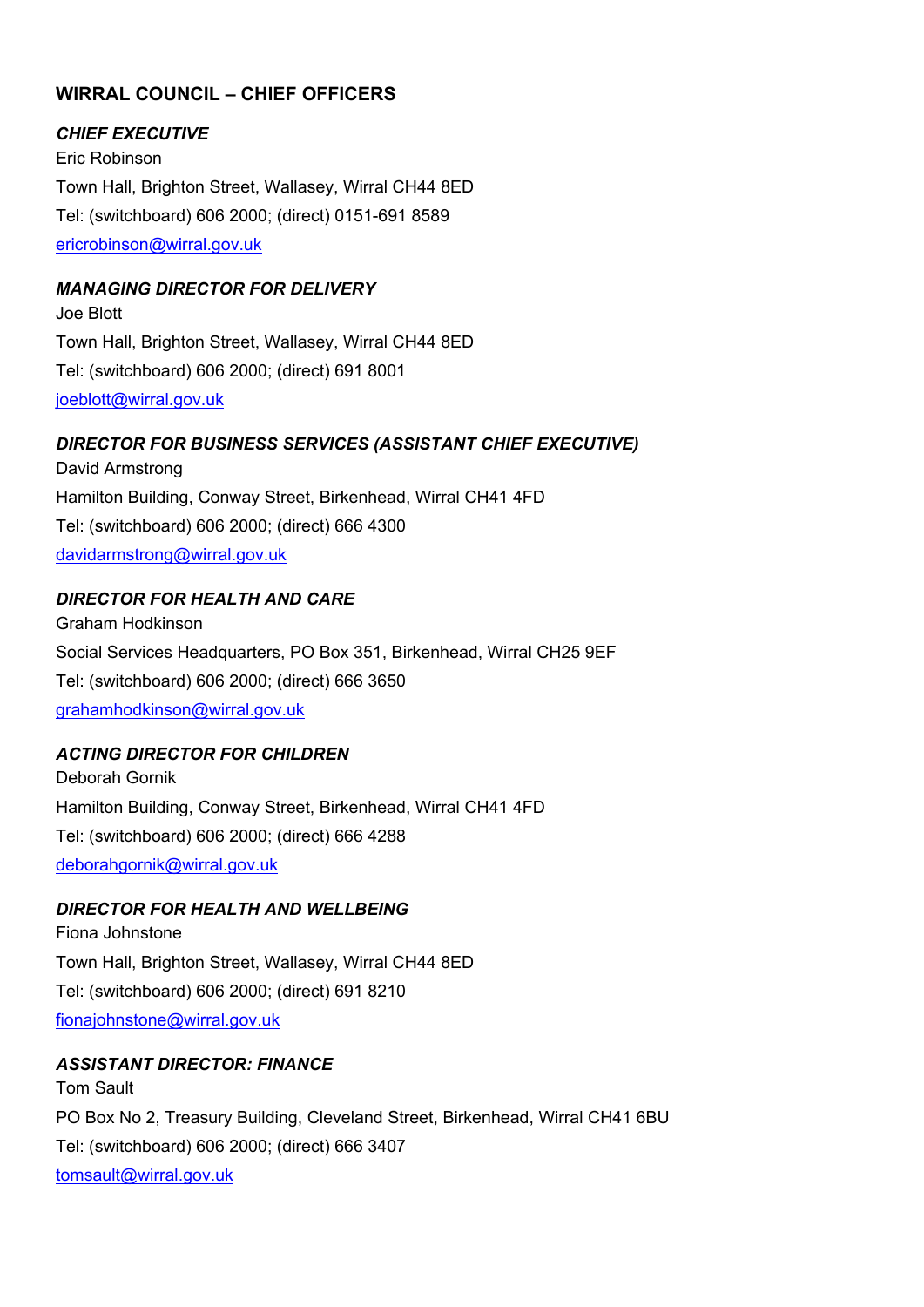# *STRATEGIC COMMISSIONER FOR ENVIRONMENT*

Mark Smith Town Hall, Brighton Street, Wallasey, Wirral CH44 8ED Tel: (switchboard) 606 2000; (direct) 606 2103 [marksmith@wirral.gov.uk](mailto:marksmith@wirral.gov.uk)

## *STRATEGIC COMMISSIONER FOR GROWTH*

Alan Evans Town Hall, Brighton Street, Wallasey, Wirral CH44 8ED Tel: (switchboard) 606 2000; (direct) 691 8426 [alanevans@wirral.gov.uk](mailto:alanevans@wirral.gov.uk)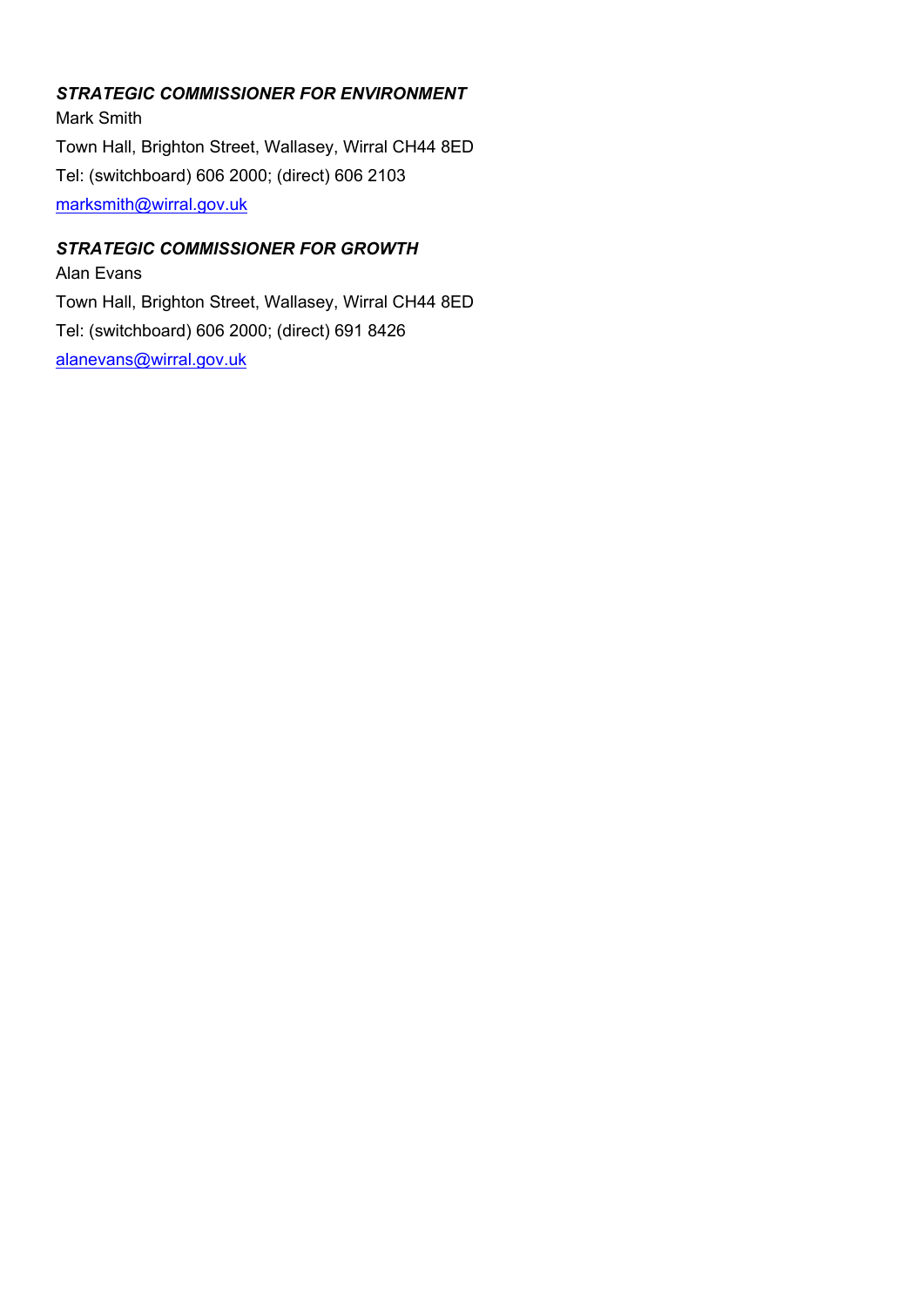## **WIRRAL COUNCIL**

# **F O R W A R D P L A N**

# For the four-month period 1 September 2017 - 31 December 2017

| <b>Proposed decision</b>                                       | <b>Description</b>                                                                                                                                                                                 | <b>Decision</b><br><b>Taker</b>                  | <b>Expected date of</b><br>decision                      | <b>Details of</b><br>exempt<br>information                                                                                                                                                                                                                 | How to make<br>representations to the<br>decision Taker                                                                                                                                           | <b>Documents to</b><br>be considered<br>by the Decision<br><b>Taker</b> |
|----------------------------------------------------------------|----------------------------------------------------------------------------------------------------------------------------------------------------------------------------------------------------|--------------------------------------------------|----------------------------------------------------------|------------------------------------------------------------------------------------------------------------------------------------------------------------------------------------------------------------------------------------------------------------|---------------------------------------------------------------------------------------------------------------------------------------------------------------------------------------------------|-------------------------------------------------------------------------|
| Application for<br><b>Financial Assistance</b><br><b>Key</b>   | From time to time<br>the Council is<br>asked to provide<br>financial assistance<br>to companies to<br>create or safeguard<br>employment<br>opportunities.                                          | Leader of the<br>Council -<br>Growth             | <b>Between</b><br>September 2017<br>and December<br>2017 | <b>Exempt</b><br>Due to<br>commercially<br>sensitive<br><i>information</i><br>3<br><b>Information</b><br>relating to the<br>financial or<br>business affairs<br>of any particular<br>person<br>(including the<br>authority<br>holding that<br>information) | Leader of the Council -<br><b>Growth (Councillor Phil)</b><br>Davies)<br>phildavies@wirral.gov.uk<br><b>Strategic Commissioner</b><br>for Growth<br>alanevans@wirral.gov.uk<br>Tel: 0151 691 8426 |                                                                         |
| Application for<br><b>National Non</b><br>Domestic Rate Relief | From time to time<br>an organisation or<br>body that may<br>qualify for<br>Discretionary<br>Rates Relief to<br>reduce their liability<br>for paying Rates<br>will apply to the<br>Council for such | Cabinet.<br>Leader of the<br>Council -<br>Growth | <b>Between</b><br>September 2017<br>and December<br>2017 | <b>Exempt</b><br>Due to<br>commercially<br>sensitive<br>information<br>3<br><b>Information</b><br>relating to the<br>financial or<br>business affairs                                                                                                      | Leader of the Council -<br><b>Growth (Councillor Phil)</b><br>Davies)<br>phildavies@wirral.gov.uk<br>Managing Director for<br>Delivery<br>joeblott@wirral.gov.uk<br>Tel: 0151 691 8001            |                                                                         |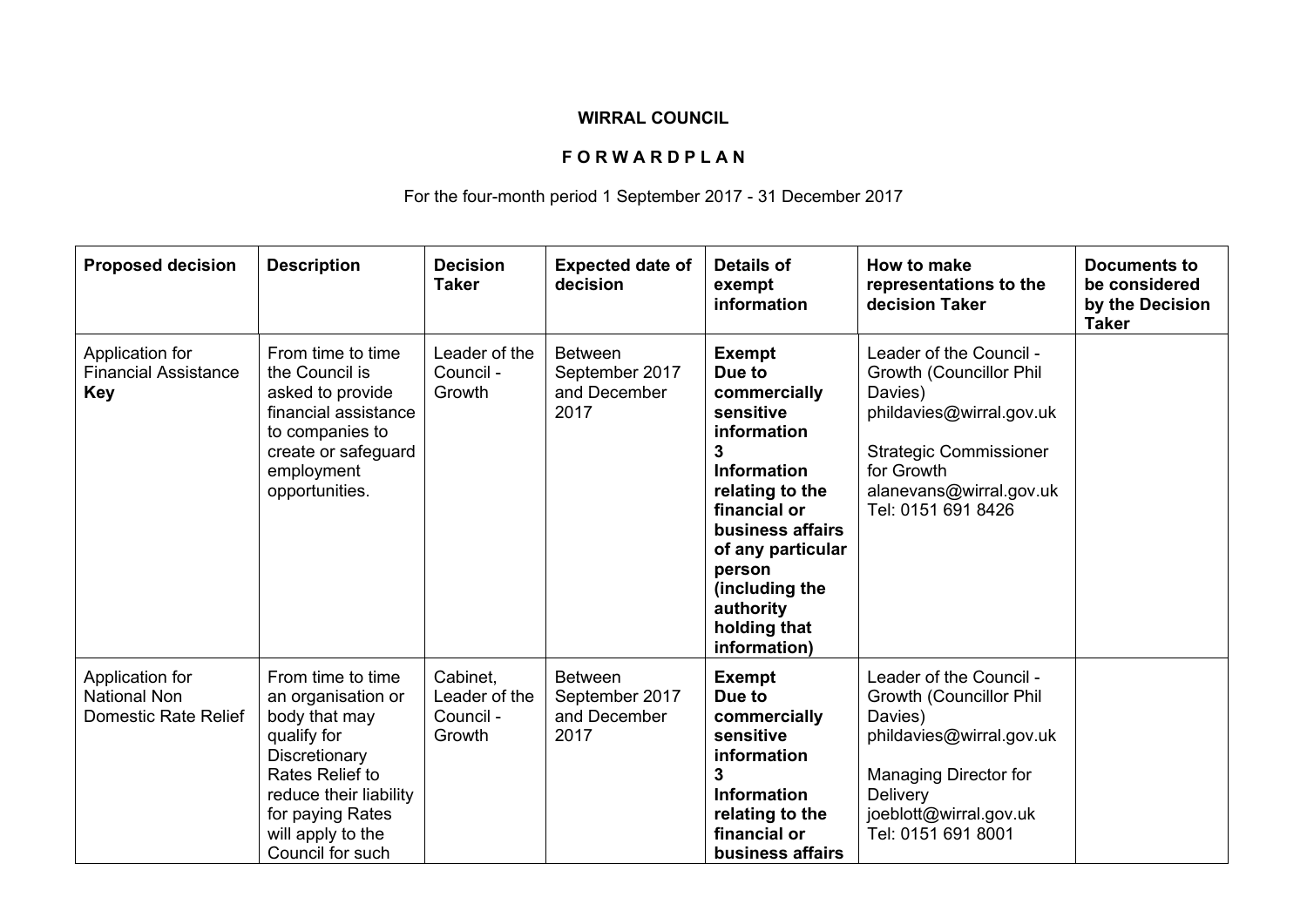| <b>Proposed decision</b>                                                               | <b>Description</b>                                                                                                | <b>Decision</b><br><b>Taker</b>                  | <b>Expected date of</b><br>decision                      | <b>Details of</b><br>exempt<br>information                                                                                                                                                                                                                     | How to make<br>representations to the<br>decision Taker                                                                                                                                   | <b>Documents to</b><br>be considered<br>by the Decision<br><b>Taker</b> |
|----------------------------------------------------------------------------------------|-------------------------------------------------------------------------------------------------------------------|--------------------------------------------------|----------------------------------------------------------|----------------------------------------------------------------------------------------------------------------------------------------------------------------------------------------------------------------------------------------------------------------|-------------------------------------------------------------------------------------------------------------------------------------------------------------------------------------------|-------------------------------------------------------------------------|
|                                                                                        | support which<br>requires a formal<br>decision                                                                    |                                                  |                                                          | of any particular<br>person<br>(including the<br>authority<br>holding that<br>information)                                                                                                                                                                     |                                                                                                                                                                                           |                                                                         |
| <b>Enterprise Zone</b><br><b>Key</b>                                                   | Decisions required<br>on the<br>implementation<br>stages of the<br><b>Mersey Waters</b><br><b>Enterprise Zone</b> | Cabinet,<br>Leader of the<br>Council -<br>Growth | <b>Between</b><br>September 2017<br>and December<br>2017 | <b>Exempt</b><br>Due to<br>commercially<br>sensitive<br>information<br>$\mathbf{3}$<br><b>Information</b><br>relating to the<br>financial or<br>business affairs<br>of any particular<br>person<br>(including the<br>authority<br>holding that<br>information) | Leader of the Council -<br>Growth (Councillor Phil<br>Davies)<br>phildavies@wirral.gov.uk<br><b>Strategic Commissioner</b><br>for Growth<br>alanevans@wirral.gov.uk<br>Tel: 0151 691 8426 |                                                                         |
| <b>Wirral Waters</b><br><b>Enterprise Zone</b><br><b>Investment Fund</b><br><b>Key</b> | To consider<br>investment<br>proposals for the<br><b>Enterprise Zone</b>                                          | Cabinet.<br>Leader of the<br>Council -<br>Growth | <b>Between</b><br>September 2017<br>and December<br>2017 | <b>Exempt</b><br>Due to<br>commercially<br>sensitive<br>information<br>3<br><b>Information</b><br>relating to the<br>financial or<br>business affairs<br>of any particular                                                                                     | Leader of the Council -<br>Growth (Councillor Phil<br>Davies)<br>phildavies@wirral.gov.uk<br><b>Strategic Commissioner</b><br>for Growth<br>alanevans@wirral.gov.uk<br>Tel: 0151 691 8426 |                                                                         |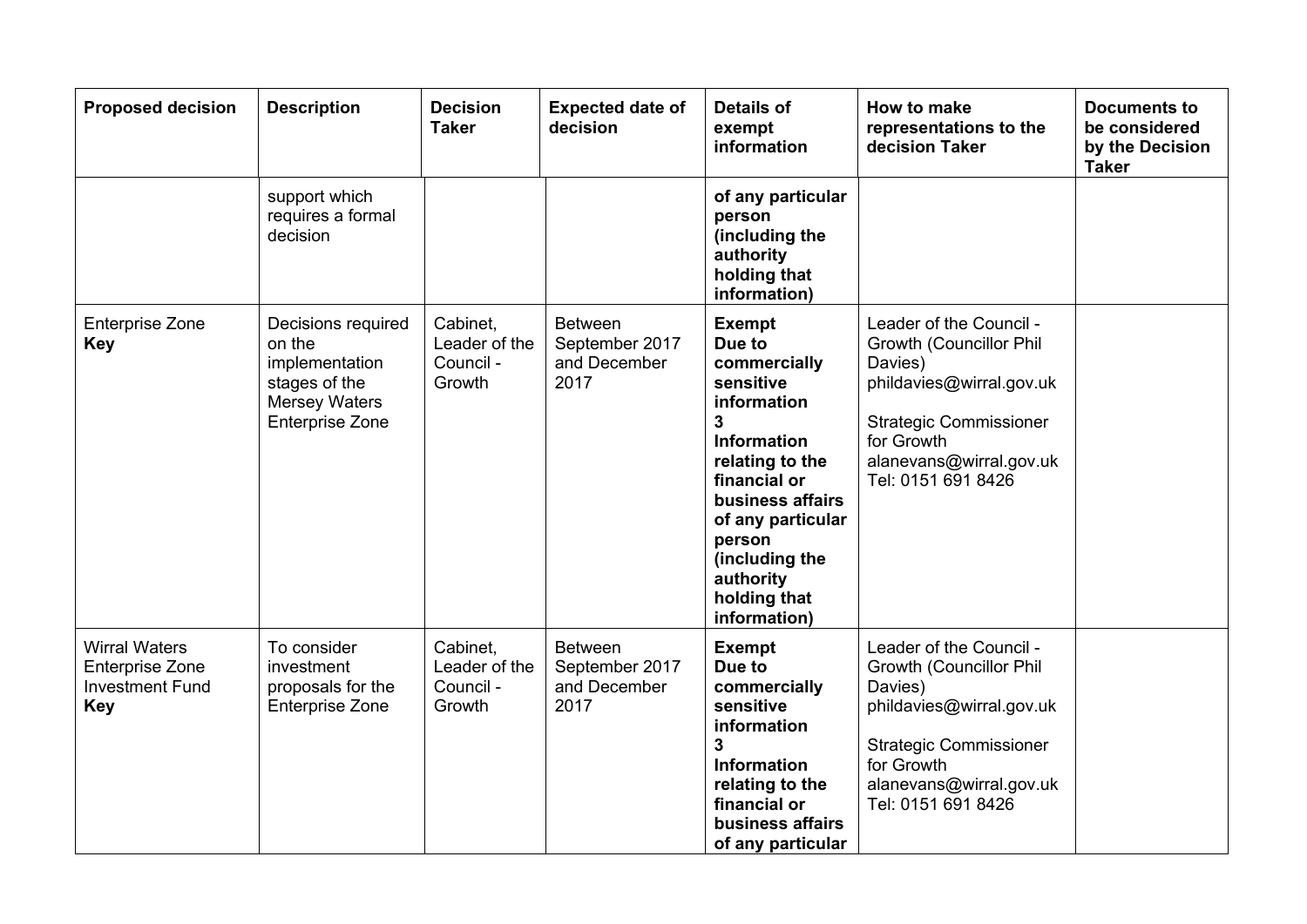| <b>Proposed decision</b>                                                                                    | <b>Description</b>                                                                                                                                                                                                | <b>Decision</b><br><b>Taker</b>                  | <b>Expected date of</b><br>decision                      | <b>Details of</b><br>exempt<br>information                                                                                                                                                                                                                       | How to make<br>representations to the<br>decision Taker                                                                                                                                   | <b>Documents to</b><br>be considered<br>by the Decision<br><b>Taker</b> |
|-------------------------------------------------------------------------------------------------------------|-------------------------------------------------------------------------------------------------------------------------------------------------------------------------------------------------------------------|--------------------------------------------------|----------------------------------------------------------|------------------------------------------------------------------------------------------------------------------------------------------------------------------------------------------------------------------------------------------------------------------|-------------------------------------------------------------------------------------------------------------------------------------------------------------------------------------------|-------------------------------------------------------------------------|
|                                                                                                             |                                                                                                                                                                                                                   |                                                  |                                                          | person<br>(including the<br>authority<br>holding that<br>information)                                                                                                                                                                                            |                                                                                                                                                                                           |                                                                         |
| <b>Local Enterprise</b><br>Partnership Update<br><b>Key</b>                                                 | <b>Consult Members</b><br>on strategic<br>initiatives such as<br>the development of<br>an LCR Investment<br>Framework, Local<br>Growth Plan, EU<br><b>Investment Plan</b><br>and EU new<br>programme 2014-<br>20. | Cabinet,<br>Leader of the<br>Council -<br>Growth | <b>Between</b><br>September 2017<br>and December<br>2017 |                                                                                                                                                                                                                                                                  | Leader of the Council -<br>Growth (Councillor Phil<br>Davies)<br>phildavies@wirral.gov.uk<br><b>Strategic Commissioner</b><br>for Growth<br>alanevans@wirral.gov.uk<br>Tel: 0151 691 8426 |                                                                         |
| European Structural<br>and Investment<br>Funds (ESIF)<br>Programme for<br>England (2014-2020)<br><b>Key</b> | To provide an<br>update on the ESIF<br>Programme for<br>England. To<br>include relevant<br>approval to accept<br><b>ESIF</b> funds and<br>commission<br>relevant activity.                                        | Cabinet,<br>Leader of the<br>Council -<br>Growth | <b>Between</b><br>September 2017<br>and December<br>2017 | <b>Exempt</b><br>Due to<br>commercially<br>sensitive<br>information<br>$\overline{3}$<br><b>Information</b><br>relating to the<br>financial or<br>business affairs<br>of any particular<br>person<br>(including the<br>authority<br>holding that<br>information) | Leader of the Council -<br>Growth (Councillor Phil<br>Davies)<br>phildavies@wirral.gov.uk<br><b>Strategic Commissioner</b><br>for Growth<br>alanevans@wirral.gov.uk<br>Tel: 0151 691 8426 |                                                                         |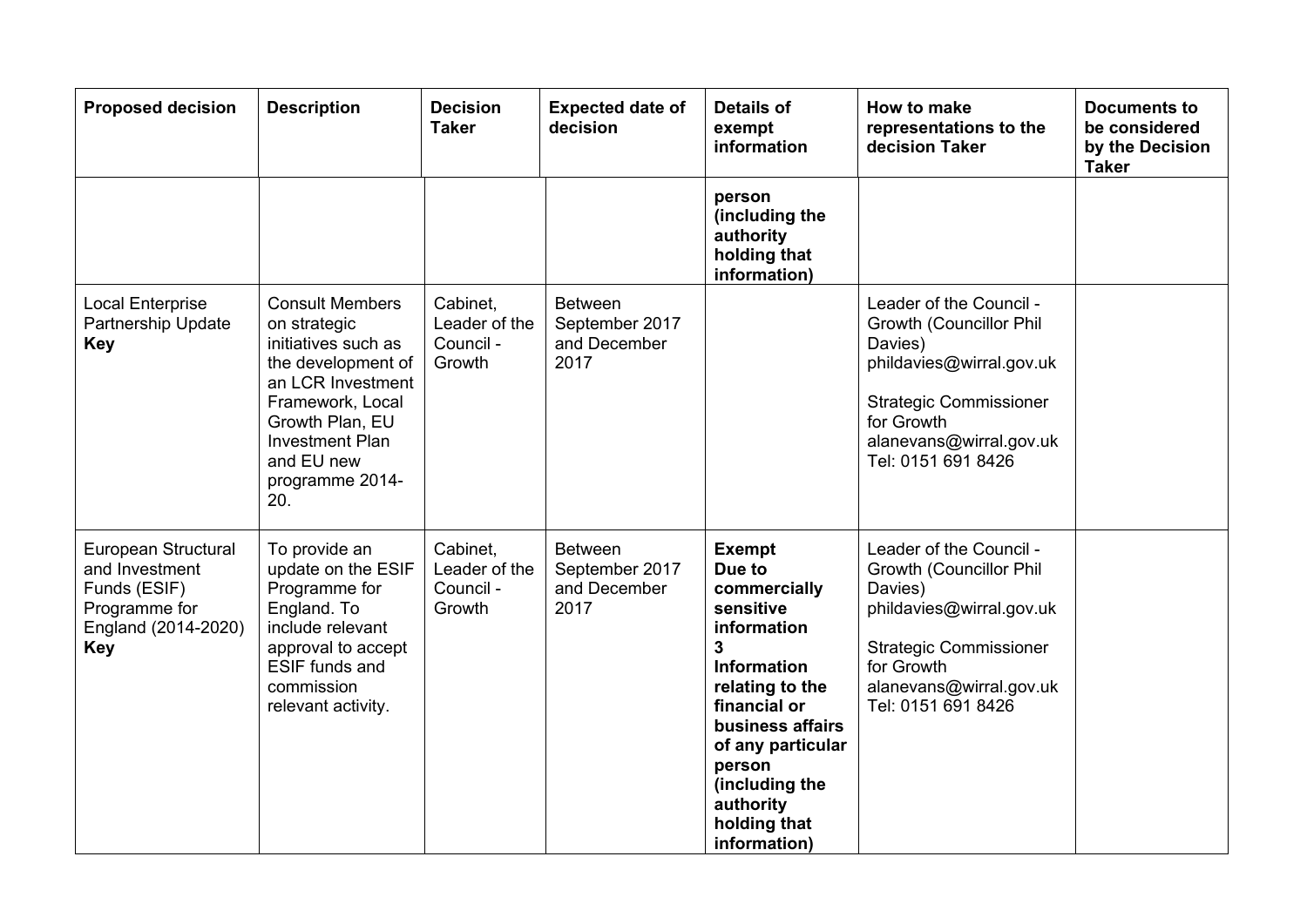| <b>Proposed decision</b>                                                                                                           | <b>Description</b>                                                                                                                | <b>Decision</b><br><b>Taker</b> | <b>Expected date of</b><br>decision                      | <b>Details of</b><br>exempt<br>information                                                                                                                                                                                                          | How to make<br>representations to the<br>decision Taker                                                                                                                                                                                        | <b>Documents to</b><br>be considered<br>by the Decision<br><b>Taker</b> |
|------------------------------------------------------------------------------------------------------------------------------------|-----------------------------------------------------------------------------------------------------------------------------------|---------------------------------|----------------------------------------------------------|-----------------------------------------------------------------------------------------------------------------------------------------------------------------------------------------------------------------------------------------------------|------------------------------------------------------------------------------------------------------------------------------------------------------------------------------------------------------------------------------------------------|-------------------------------------------------------------------------|
| Merseyside<br>Connected -<br><b>Broadband Delivery</b><br>UK (BDUK)<br><b>Key</b>                                                  | Report progress<br>and future delivery<br>timescales.                                                                             | Cabinet                         | <b>Between</b><br>September 2017<br>and December<br>2017 |                                                                                                                                                                                                                                                     | Cabinet Member -<br><b>Highways and Transport</b><br>(Councillor Stuart<br>Whittingham)<br>stuartwhittingham@wirral.<br>gov.uk<br><b>Assistant Director:</b><br><b>Environmental Services</b><br>davidball@wirral.gov.uk<br>Tel: 0151 691 8395 |                                                                         |
| <b>Hoylake Golf Resort</b><br><b>Key</b>                                                                                           | A priority for the<br>Borough which will<br>require approval in<br>respect of land<br>assembly and<br>associated legal<br>issues. | Cabinet                         | <b>Between</b><br>September 2017<br>and December<br>2017 | <b>Exempt</b><br>Due to<br>commercially<br>sensitive<br>information<br>3<br><b>Information</b><br>relating to the<br>financial or<br>business affairs<br>of any particular<br>person<br>(including the<br>authority<br>holding that<br>information) | Leader of the Council -<br>Growth (Councillor Phil<br>Davies)<br>phildavies@wirral.gov.uk<br><b>Assistant Director:</b><br><b>Environmental Services</b><br>davidball@wirral.gov.uk<br>Tel: 0151 691 8395                                      |                                                                         |
| Compulsory<br>Purchase Order for<br>Land Lying to the<br>South of Spital Road,<br>Spital: extension of<br>park and ride facilities | Request to<br>endorse the use of<br>Compulsory<br>Purchase Order<br>powers for the<br>acquisition of the                          | Cabinet                         | <b>Between</b><br>September 2017<br>and December<br>2017 | <b>Part Exempt</b><br><b>May contain</b><br>exempt<br>appendices due<br>to commercially<br>sensitive                                                                                                                                                | Leader of the Council -<br>Growth (Councillor Phil<br>Davies)<br>phildavies@wirral.gov.uk                                                                                                                                                      |                                                                         |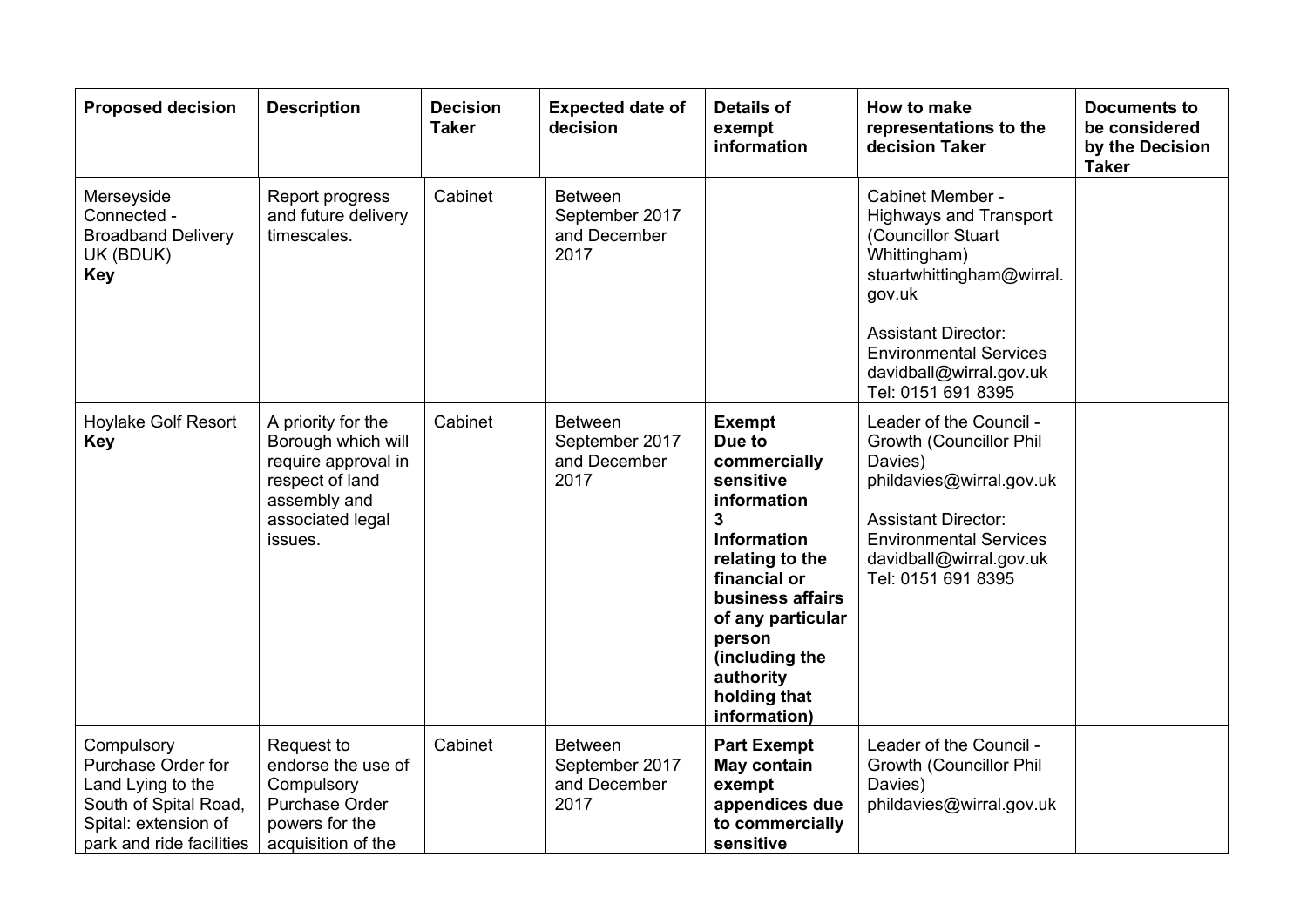| <b>Proposed decision</b>                                                                                      | <b>Description</b>                                                                                                                                                                                                   | <b>Decision</b><br><b>Taker</b>                  | <b>Expected date of</b><br>decision                      | <b>Details of</b><br>exempt<br>information                                                                                                                                                                                                                       | How to make<br>representations to the<br>decision Taker                                                                                                                                                   | <b>Documents to</b><br>be considered<br>by the Decision<br><b>Taker</b> |
|---------------------------------------------------------------------------------------------------------------|----------------------------------------------------------------------------------------------------------------------------------------------------------------------------------------------------------------------|--------------------------------------------------|----------------------------------------------------------|------------------------------------------------------------------------------------------------------------------------------------------------------------------------------------------------------------------------------------------------------------------|-----------------------------------------------------------------------------------------------------------------------------------------------------------------------------------------------------------|-------------------------------------------------------------------------|
| <b>Key</b>                                                                                                    | land, for extending<br>the park and ride<br>facilities at Spital<br>Railway Station,<br>under the Town<br>and Country<br>Planning Act 1990,<br>should negotiations<br>to acquire by<br>agreement be<br>unsuccessful. |                                                  |                                                          | information<br>3<br><b>Information</b><br>relating to the<br>financial or<br>business affairs<br>of any particular<br>person<br>(including the<br>authority<br>holding that<br>information)                                                                      | <b>Assistant Director:</b><br><b>Environmental Services</b><br>davidball@wirral.gov.uk<br>Tel: 0151 691 8395                                                                                              |                                                                         |
| <b>Birkenhead Town</b><br>Centre Masterplan<br><b>Key</b>                                                     | Approval of the<br>Masterplan for<br><b>Birkenhead Town</b><br>Centre and<br>confirmation of<br>next steps                                                                                                           | Cabinet.<br>Leader of the<br>Council -<br>Growth | <b>Between</b><br>September 2017<br>and December<br>2017 | <b>Exempt</b><br>Due to<br>commercially<br>sensitive<br>information<br>$\overline{3}$<br><b>Information</b><br>relating to the<br>financial or<br>business affairs<br>of any particular<br>person<br>(including the<br>authority<br>holding that<br>information) | Leader of the Council -<br>Growth (Councillor Phil<br>Davies)<br>phildavies@wirral.gov.uk<br><b>Assistant Director:</b><br><b>Environmental Services</b><br>davidball@wirral.gov.uk<br>Tel: 0151 691 8395 |                                                                         |
| <b>Strategic Housing</b><br><b>Market Assessment -</b><br><b>Further Policy</b><br>Implications<br><b>Key</b> | Approval of<br>additional policy<br>responses,<br>including affordable<br>and specialist                                                                                                                             | Cabinet                                          | <b>Between</b><br>September 2017<br>and December<br>2017 |                                                                                                                                                                                                                                                                  | Leader of the Council -<br>Growth (Councillor Phil<br>Davies)<br>phildavies@wirral.gov.uk                                                                                                                 |                                                                         |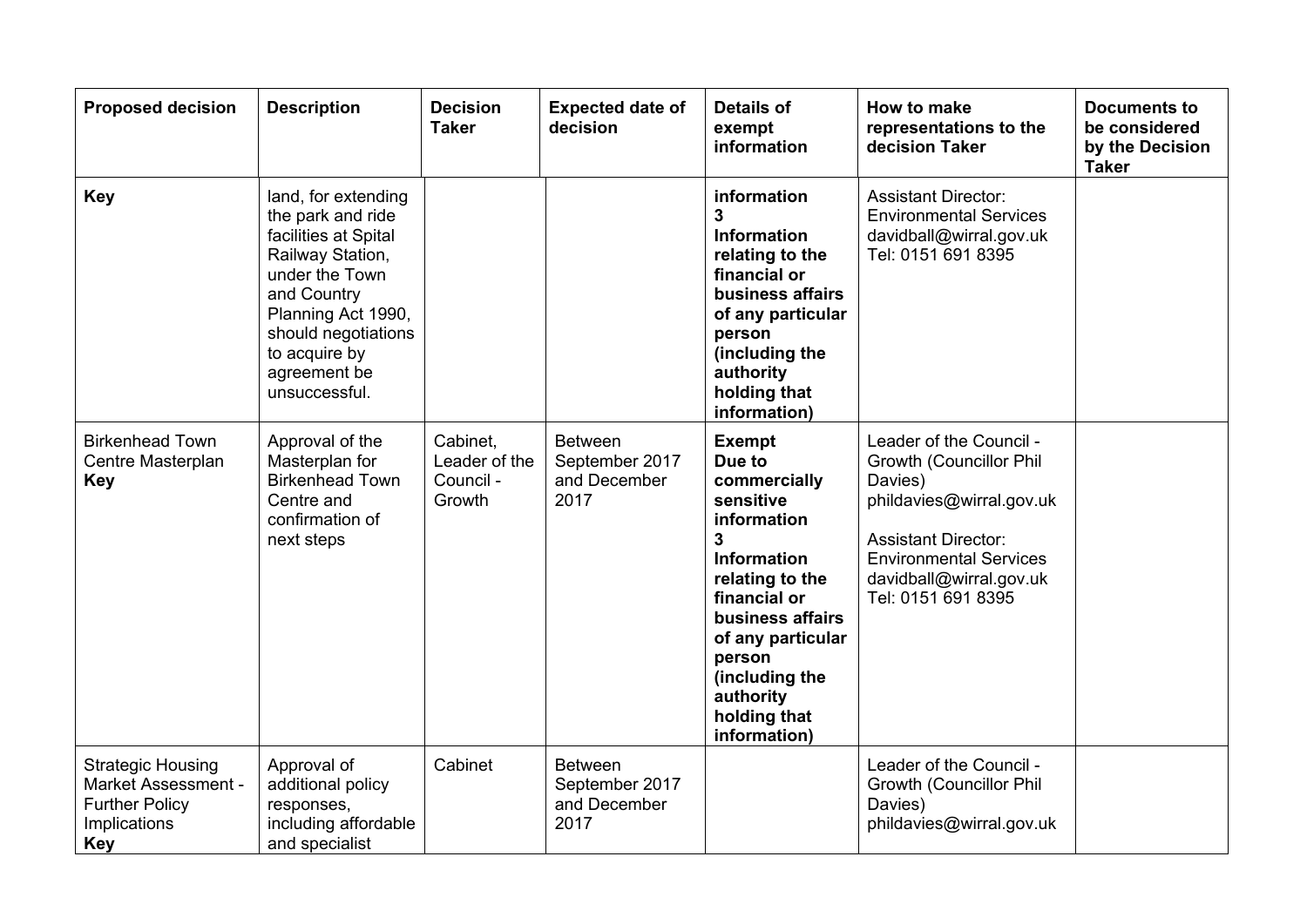| <b>Proposed decision</b>                     | <b>Description</b>                                                                                                                   | <b>Decision</b><br><b>Taker</b>                                                                                   | <b>Expected date of</b><br>decision                  | <b>Details of</b><br>exempt<br>information                                                                                                                                                             | How to make<br>representations to the<br>decision Taker                                                                                                                                                                        | <b>Documents to</b><br>be considered<br>by the Decision<br><b>Taker</b> |
|----------------------------------------------|--------------------------------------------------------------------------------------------------------------------------------------|-------------------------------------------------------------------------------------------------------------------|------------------------------------------------------|--------------------------------------------------------------------------------------------------------------------------------------------------------------------------------------------------------|--------------------------------------------------------------------------------------------------------------------------------------------------------------------------------------------------------------------------------|-------------------------------------------------------------------------|
|                                              | housing; optional<br>housing standards<br>and viability, to<br>inform the contents<br>of the emerging<br>Core Strategy<br>Local Plan |                                                                                                                   |                                                      |                                                                                                                                                                                                        | <b>Assistant Director:</b><br><b>Environmental Services</b><br>davidball@wirral.gov.uk<br>Tel: 0151 691 8395                                                                                                                   |                                                                         |
| <b>Capital Assets</b><br><b>Key</b>          | Asset and site<br>proposals.                                                                                                         | Cabinet,<br>Cabinet<br>Member -<br>Housing and<br>Community<br>Safety (and<br>Deputy<br>Leader of the<br>Council) | September 2017                                       |                                                                                                                                                                                                        | Leader of the Council -<br>Growth (Councillor Phil<br>Davies)<br>phildavies@wirral.gov.uk<br><b>Director for Business</b><br>Services (Assistant Chief<br>Executive)<br>davidarmstrong@wirral.g<br>ov.uk<br>Tel: 0151 666 4300 |                                                                         |
| Delivering Growth in<br>Wirral<br><b>Key</b> | Phase 1 of<br>procurement<br>exercise                                                                                                | Cabinet                                                                                                           | <b>Between</b><br>September 2017<br>and October 2017 | <b>Exempt</b><br>Due to<br>commercially<br>sensitive<br>information<br>3<br><b>Information</b><br>relating to the<br>financial or<br>business affairs<br>of any particular<br>person<br>(including the | Leader of the Council -<br>Growth (Councillor Phil<br>Davies)<br>phildavies@wirral.gov.uk<br><b>Director for Business</b><br>Services (Assistant Chief<br>Executive)<br>davidarmstrong@wirral.g<br>ov.uk<br>Tel: 0151 666 4300 |                                                                         |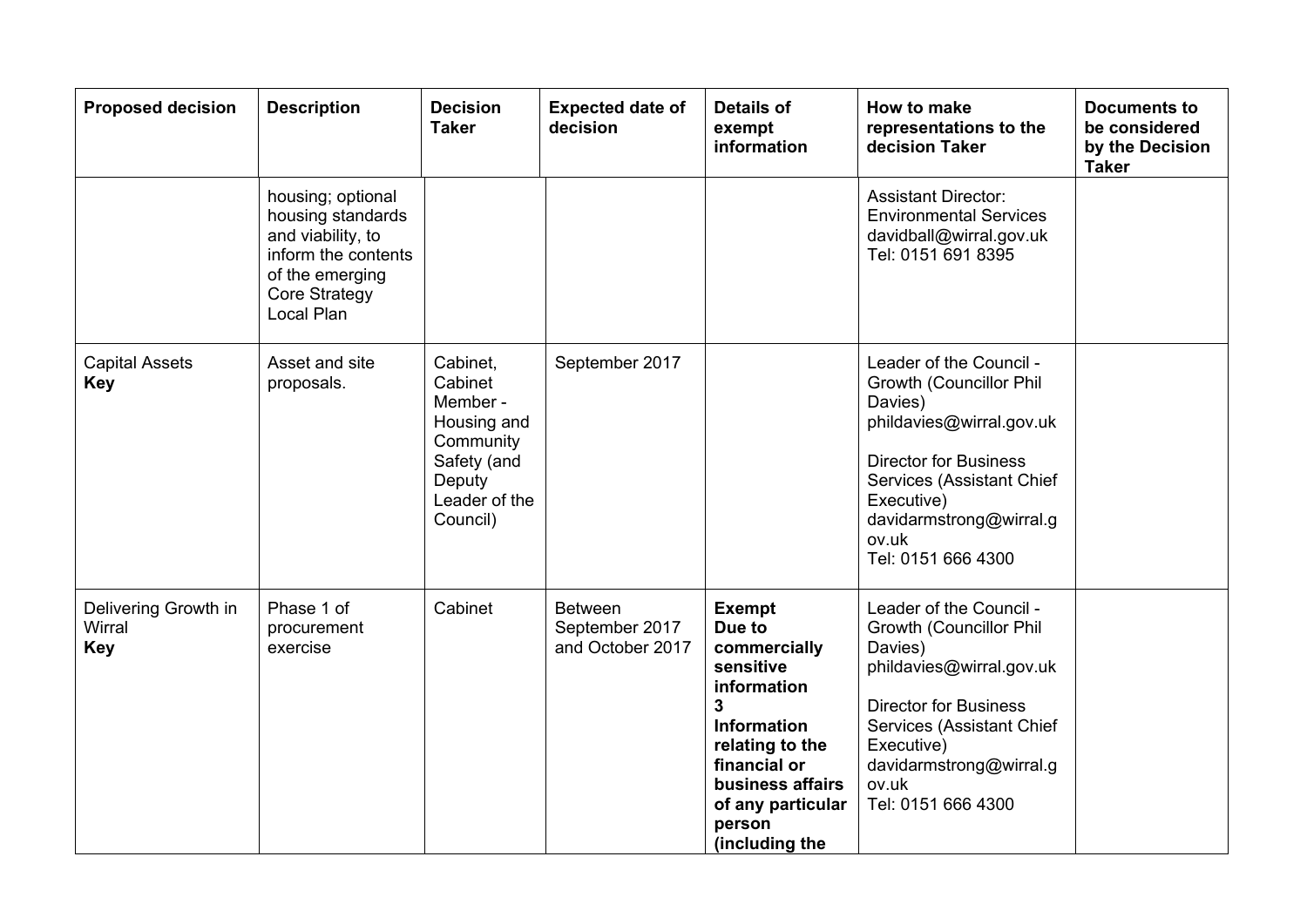| <b>Proposed decision</b>                                                                             | <b>Description</b>                                                                                                                                                                                                             | <b>Decision</b><br><b>Taker</b>                  | <b>Expected date of</b><br>decision                      | <b>Details of</b><br>exempt<br>information                                                                                                                                                                                                                       | How to make<br>representations to the<br>decision Taker                                                                                                                                   | <b>Documents to</b><br>be considered<br>by the Decision<br><b>Taker</b> |
|------------------------------------------------------------------------------------------------------|--------------------------------------------------------------------------------------------------------------------------------------------------------------------------------------------------------------------------------|--------------------------------------------------|----------------------------------------------------------|------------------------------------------------------------------------------------------------------------------------------------------------------------------------------------------------------------------------------------------------------------------|-------------------------------------------------------------------------------------------------------------------------------------------------------------------------------------------|-------------------------------------------------------------------------|
|                                                                                                      |                                                                                                                                                                                                                                |                                                  |                                                          | authority<br>holding that<br>information)                                                                                                                                                                                                                        |                                                                                                                                                                                           |                                                                         |
| <b>Liverpool City Region</b><br><b>Combined Authority</b><br><b>Devolution Funding</b><br><b>Key</b> | To report on<br>applications to the<br>Combined<br>Authority for<br>devolution funding<br>such as the<br>Investment Fund.<br>To include relevant<br>approvals to accept<br>the funding and<br>commission<br>relevant activity. | Cabinet,<br>Leader of the<br>Council -<br>Growth | <b>Between</b><br>September 2017<br>and November<br>2017 | <b>Exempt</b><br>Due to<br>commercially<br>sensitive<br>information<br>$\overline{3}$<br><b>Information</b><br>relating to the<br>financial or<br>business affairs<br>of any particular<br>person<br>(including the<br>authority<br>holding that<br>information) | Leader of the Council -<br>Growth (Councillor Phil<br>Davies)<br>phildavies@wirral.gov.uk<br><b>Strategic Commissioner</b><br>for Growth<br>alanevans@wirral.gov.uk<br>Tel: 0151 691 8426 |                                                                         |
| Strategic<br>Regeneration<br>Framework<br><b>Key</b>                                                 | To agree the<br>strategic<br>regeneration<br>framework which<br>outlines the spatial<br>and thematic<br>context for<br>achieving the<br>Wirral Growth plan<br>outcomes                                                         | Cabinet,<br>Leader of the<br>Council -<br>Growth | <b>Between</b><br>September 2017<br>and November<br>2017 |                                                                                                                                                                                                                                                                  | Leader of the Council -<br>Growth (Councillor Phil<br>Davies)<br>phildavies@wirral.gov.uk<br><b>Strategic Commissioner</b><br>for Growth<br>alanevans@wirral.gov.uk<br>Tel: 0151 691 8426 |                                                                         |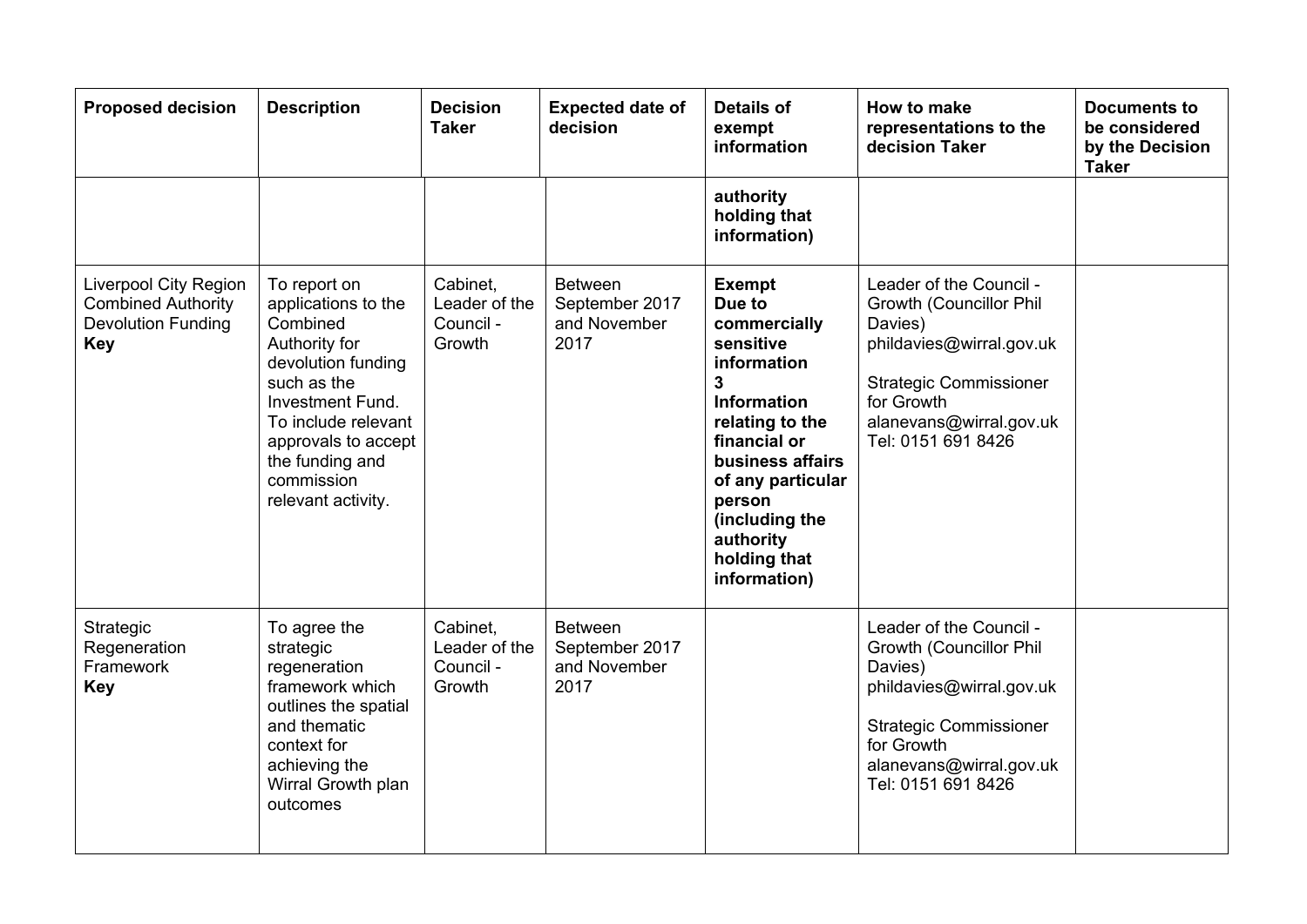| <b>Proposed decision</b>                                                                                            | <b>Description</b>                                                                                 | <b>Decision</b><br><b>Taker</b> | <b>Expected date of</b><br>decision                  | <b>Details of</b><br>exempt<br>information | How to make<br>representations to the<br>decision Taker                                                                                                                                                                                                                                           | <b>Documents to</b><br>be considered<br>by the Decision<br><b>Taker</b> |
|---------------------------------------------------------------------------------------------------------------------|----------------------------------------------------------------------------------------------------|---------------------------------|------------------------------------------------------|--------------------------------------------|---------------------------------------------------------------------------------------------------------------------------------------------------------------------------------------------------------------------------------------------------------------------------------------------------|-------------------------------------------------------------------------|
| Land at Saughall<br>Massie - Report<br>dependent upon<br>outcome of Fire<br>Authority<br>Consultation<br><b>Key</b> | Possible request<br>for Fire Authority to<br>acquire land                                          | Cabinet                         | September 2017                                       |                                            | Cabinet Member -<br>Housing and Community<br>Safety (and Deputy<br>Leader of the Council)<br>(Councillor George<br>Davies)<br>georgedavies@wirral.gov.<br>uk<br><b>Director for Business</b><br>Services (Assistant Chief<br>Executive)<br>davidarmstrong@wirral.g<br>ov.uk<br>Tel: 0151 666 4300 |                                                                         |
| Community Safety -<br><b>Full Business Case</b><br><b>Key</b>                                                       | Reorganisation of<br>the existing<br><b>Community Safety</b><br>Partnership (CSP)<br>arrangements. | Cabinet                         | <b>Between</b><br>September 2017<br>and October 2017 |                                            | Cabinet Member -<br>Housing and Community<br>Safety (and Deputy<br>Leader of the Council)<br>(Councillor George<br>Davies)<br>georgedavies@wirral.gov.<br>uk<br><b>Strategic Commissioner</b><br>for Environment<br>marksmith@wirral.gov.uk<br>Tel: 0151 606 2103                                 |                                                                         |
| Safeguarding<br>Improvement Journey<br>- Progress Update<br><b>Key</b>                                              | This report will<br>provide Elected<br>Members with an<br>update of key                            | Cabinet                         | September 2017                                       | Open                                       | Cabinet Member -<br><b>Children and Families</b><br>(Councillor Bernie<br>Mooney)                                                                                                                                                                                                                 | Safeguarding<br>Improvement<br>Journey -<br>Progress Update             |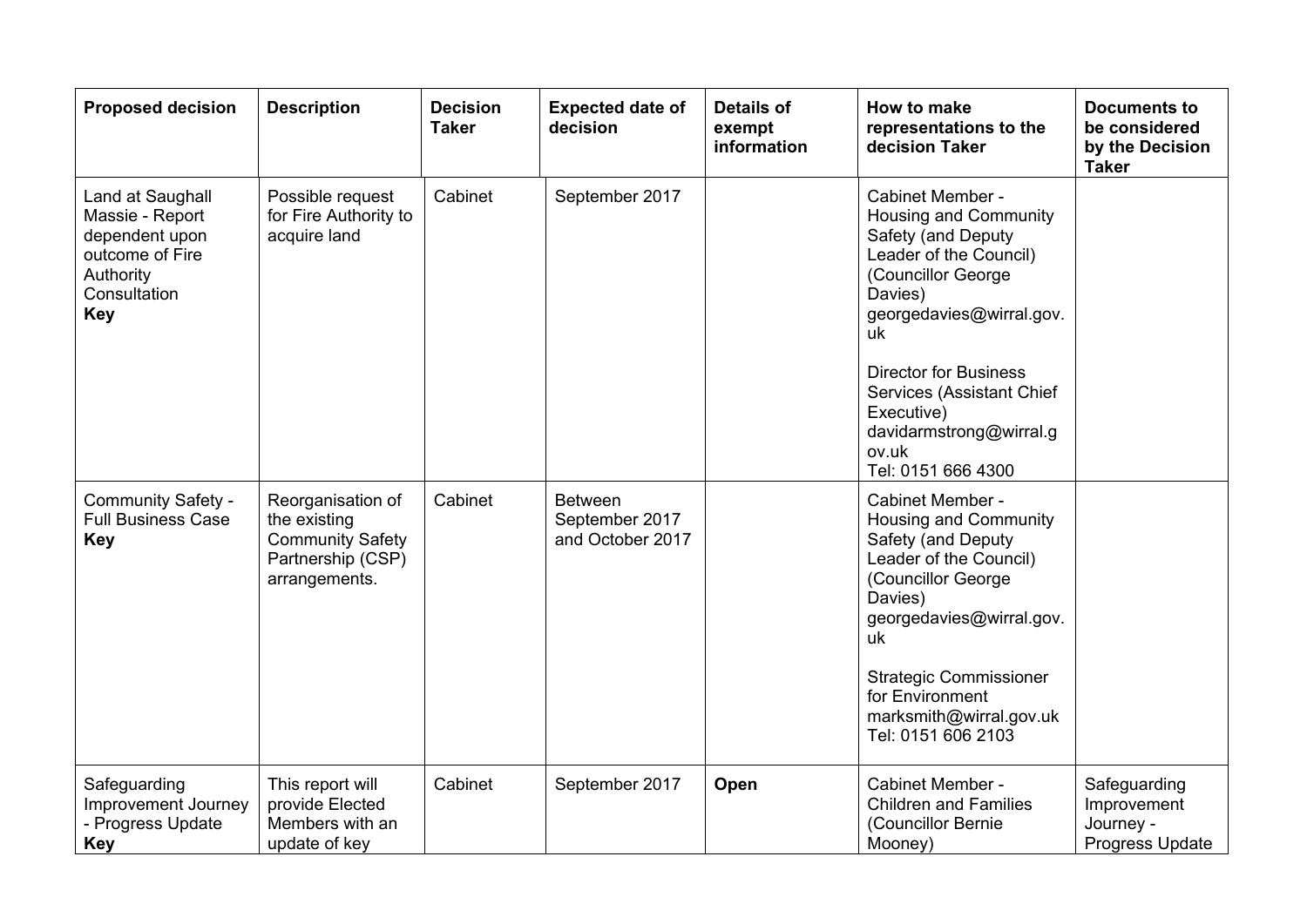| <b>Proposed decision</b>                                                                                         | <b>Description</b>                                                                                                                                                                                                                                 | <b>Decision</b><br><b>Taker</b>                                  | <b>Expected date of</b><br>decision                  | <b>Details of</b><br>exempt<br>information                                                                                                                                                                                               | How to make<br>representations to the<br>decision Taker                                                                                                                                                                      | <b>Documents to</b><br>be considered<br>by the Decision<br><b>Taker</b>                                   |
|------------------------------------------------------------------------------------------------------------------|----------------------------------------------------------------------------------------------------------------------------------------------------------------------------------------------------------------------------------------------------|------------------------------------------------------------------|------------------------------------------------------|------------------------------------------------------------------------------------------------------------------------------------------------------------------------------------------------------------------------------------------|------------------------------------------------------------------------------------------------------------------------------------------------------------------------------------------------------------------------------|-----------------------------------------------------------------------------------------------------------|
|                                                                                                                  | achievements and<br>progress made<br>since the Ofsted<br>Inspection in July<br>2016 and the<br>priorities and focus<br>for the next six<br>months.                                                                                                 |                                                                  |                                                      |                                                                                                                                                                                                                                          | berniemooney@wirral.gov<br>.uk<br>Acting Director of<br><b>Children's Services</b><br>deborahgornik@wirral.go<br>v.uk<br>Tel: 0151 666 4288                                                                                  |                                                                                                           |
| All-age Disability and<br>Mental Health - Full<br><b>Business Case</b><br><b>Key</b>                             | Delivering<br>Disability and<br><b>Mental Health</b><br>assessment and<br>support planning<br>functions differently                                                                                                                                | Cabinet                                                          | <b>Between</b><br>September 2017<br>and October 2017 |                                                                                                                                                                                                                                          | <b>Cabinet Member - Adult</b><br>Social Care and Health<br>(Councillor Chris Jones)<br>christinejones@wirral.gov<br>.uk<br>Director for Health and<br>Care (DASS)<br>grahamhodkinson@wirral.<br>gov.uk<br>Tel: 0151 666 3650 |                                                                                                           |
| Re-commission of the<br>Early<br>Intervention/Preventi<br>on and Carers<br>Wellbeing<br>Commission<br><b>Key</b> | This report will<br>provide the<br>outcome of the<br>recommissioning of<br>the Early<br>Intervention/Preven<br>tion and Carers<br>Wellbeing<br>commissions.<br>These two<br>separate<br>commissions were<br>merged into one<br>tender process that | Cabinet<br>Member -<br><b>Adult Social</b><br>Care and<br>Health | <b>Between</b><br>September 2017<br>and October 2017 | <b>Part Exempt</b><br>An appendix of<br>the report<br>relates to<br>financial or<br>business affairs.<br>3<br><b>Information</b><br>relating to the<br>financial or<br>business affairs<br>of any particular<br>person<br>(including the | <b>Cabinet Member - Adult</b><br>Social Care and Health<br>(Councillor Chris Jones)<br>christinejones@wirral.gov<br>.uk<br>Director for Health and<br>Care (DASS)<br>grahamhodkinson@wirral.<br>gov.uk<br>Tel: 0151 666 3650 | Re-commission<br>of the Early<br>Intervention/Prev<br>ention and<br><b>Carers Wellbeing</b><br>Commission |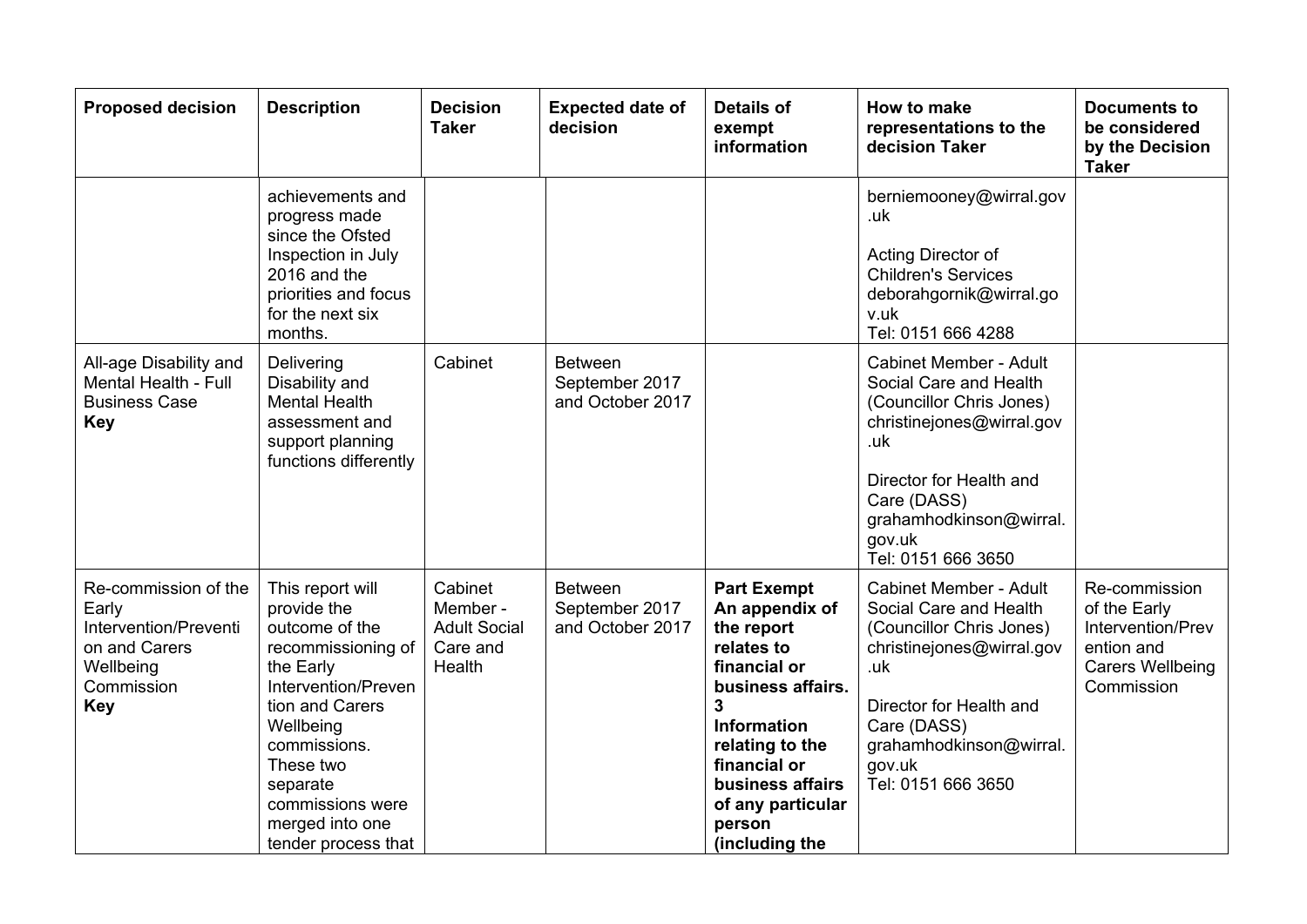| <b>Proposed decision</b>                                                       | <b>Description</b>                                                                                                                                                                                                                      | <b>Decision</b><br><b>Taker</b>                     | <b>Expected date of</b><br>decision | <b>Details of</b><br>exempt<br>information | How to make<br>representations to the<br>decision Taker                                                                                                                                                                          | <b>Documents to</b><br>be considered<br>by the Decision<br><b>Taker</b> |
|--------------------------------------------------------------------------------|-----------------------------------------------------------------------------------------------------------------------------------------------------------------------------------------------------------------------------------------|-----------------------------------------------------|-------------------------------------|--------------------------------------------|----------------------------------------------------------------------------------------------------------------------------------------------------------------------------------------------------------------------------------|-------------------------------------------------------------------------|
|                                                                                | commenced at the<br>end of September<br>2016. The new<br>commissions will<br>commence in April<br>2017 for a 3 year<br>period with the<br>option to extend. A<br>decision is required<br>as to the outcome<br>of the tender<br>process. |                                                     |                                     | authority<br>holding that<br>information)  |                                                                                                                                                                                                                                  |                                                                         |
| Permission to<br>Consult - Schools'<br>Admission<br>Arrangements<br><b>Key</b> | Requesting<br>permission to<br>consult on<br>admission<br>arrangements for<br>community and<br>voluntary controlled<br>primary and<br>secondary schools<br>and the co-<br>ordinated<br>admission<br>schemes for 2019-<br>2020.          | Cabinet<br>Member -<br>Children and<br>Families     | September 2017                      |                                            | Cabinet Member -<br><b>Children and Families</b><br>(Councillor Bernie<br>Mooney)<br>berniemooney@wirral.gov<br>.uk<br>Acting Director of<br><b>Children's Services</b><br>deborahgornik@wirral.go<br>v.uk<br>Tel: 0151 666 4288 |                                                                         |
| Statement of<br>Accounts 2016/17<br><b>Key</b>                                 | Approval of the<br><b>Annual Accounts</b><br>(to be published by<br>30 September)                                                                                                                                                       | Audit and<br><b>Risk</b><br>Management<br>Committee | September 2017                      |                                            | Leader of the Council -<br>Growth (Councillor Phil<br>Davies)<br>phildavies@wirral.gov.uk<br><b>Assistant Director:</b><br><b>Financial Services (S151)</b>                                                                      |                                                                         |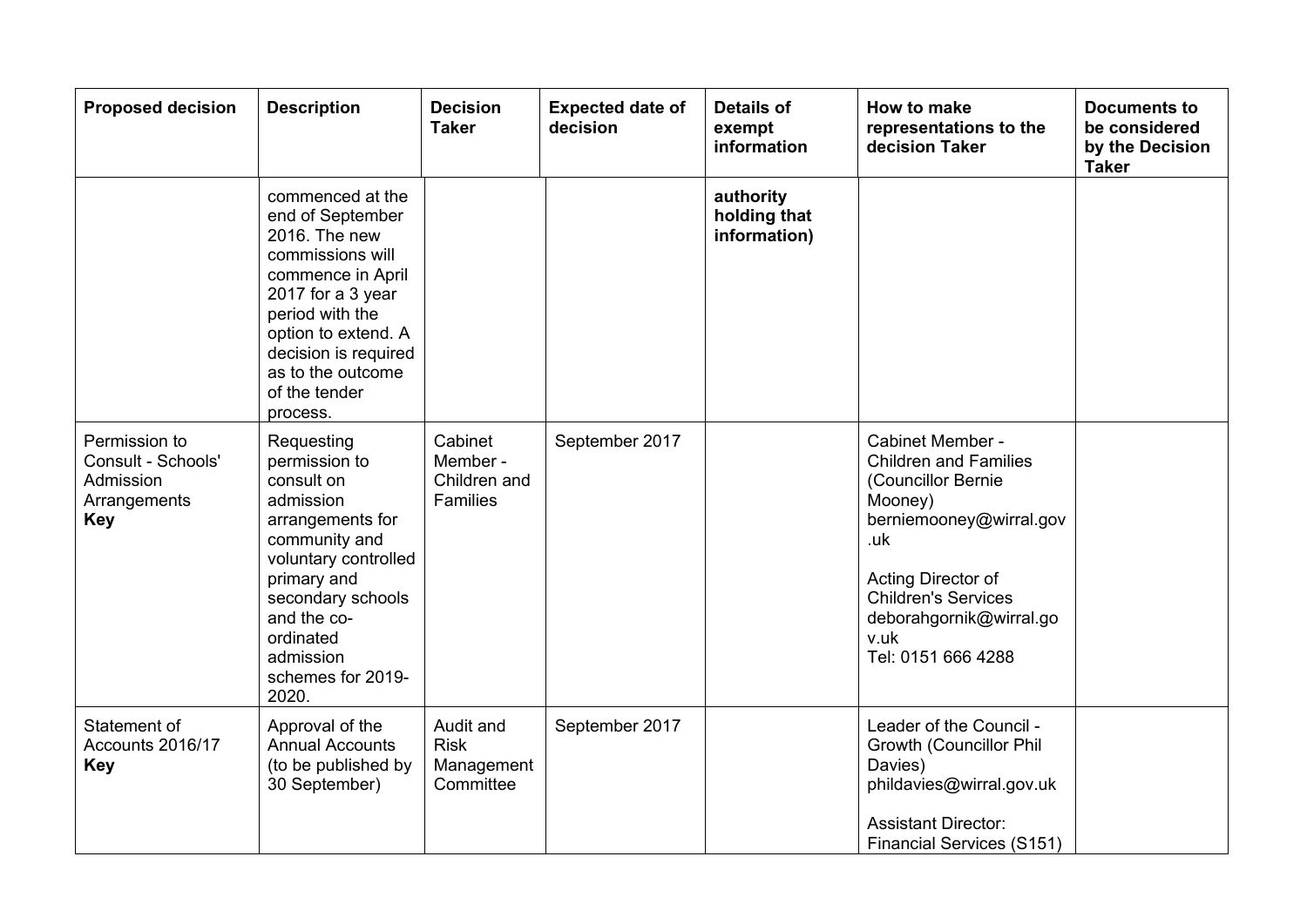| <b>Proposed decision</b>                                                                  | <b>Description</b>                                                                                     | <b>Decision</b><br><b>Taker</b>                  | <b>Expected date of</b><br>decision                  | <b>Details of</b><br>exempt<br>information | How to make<br>representations to the<br>decision Taker                                                                                                                                                                                                 | <b>Documents to</b><br>be considered<br>by the Decision<br><b>Taker</b> |
|-------------------------------------------------------------------------------------------|--------------------------------------------------------------------------------------------------------|--------------------------------------------------|------------------------------------------------------|--------------------------------------------|---------------------------------------------------------------------------------------------------------------------------------------------------------------------------------------------------------------------------------------------------------|-------------------------------------------------------------------------|
|                                                                                           |                                                                                                        |                                                  |                                                      |                                            | tomsault@wirral.gov.uk<br>Tel: 0151 666 3407                                                                                                                                                                                                            |                                                                         |
| <b>Local Council Tax</b><br><b>Support Scheme</b><br><b>Key</b>                           | Review of the<br>scheme for<br>operation from<br>2018/19.                                              | Cabinet                                          | <b>Between</b><br>September 2017<br>and October 2017 |                                            | Cabinet Member -<br>Finance and Income<br><b>Generation (Councillor</b><br>Janette Williamson)<br>janettewilliamson@wirral.<br>gov.uk<br><b>Assistant Director:</b><br><b>Financial Services (S151)</b><br>tomsault@wirral.gov.uk<br>Tel: 0151 666 3407 |                                                                         |
| Medium Term<br><b>Financial Strategy</b><br>and Budget<br>Framework 2017/21<br><b>Key</b> | Review the Wirral<br>Plan / MTFS and<br>agree the approach<br>for the preparation<br>of future Budgets | Cabinet,<br>Council                              | September 2017                                       |                                            | Leader of the Council -<br>Growth (Councillor Phil<br>Davies)<br>phildavies@wirral.gov.uk<br><b>Assistant Director:</b><br><b>Financial Services (S151)</b><br>tomsault@wirral.gov.uk<br>Tel: 0151 666 3407                                             |                                                                         |
| <b>Playing Pitch</b><br>Strategy<br><b>Key</b>                                            | To approve the<br>strategy                                                                             | Leader of the<br>Council -<br>Growth,<br>Cabinet | <b>Between</b><br>September 2017<br>and October 2017 |                                            | Leader of the Council -<br>Growth (Councillor Phil<br>Davies)<br>phildavies@wirral.gov.uk<br><b>Assistant Director:</b><br><b>Environmental Services</b><br>davidball@wirral.gov.uk<br>Tel: 0151 691 8395                                               |                                                                         |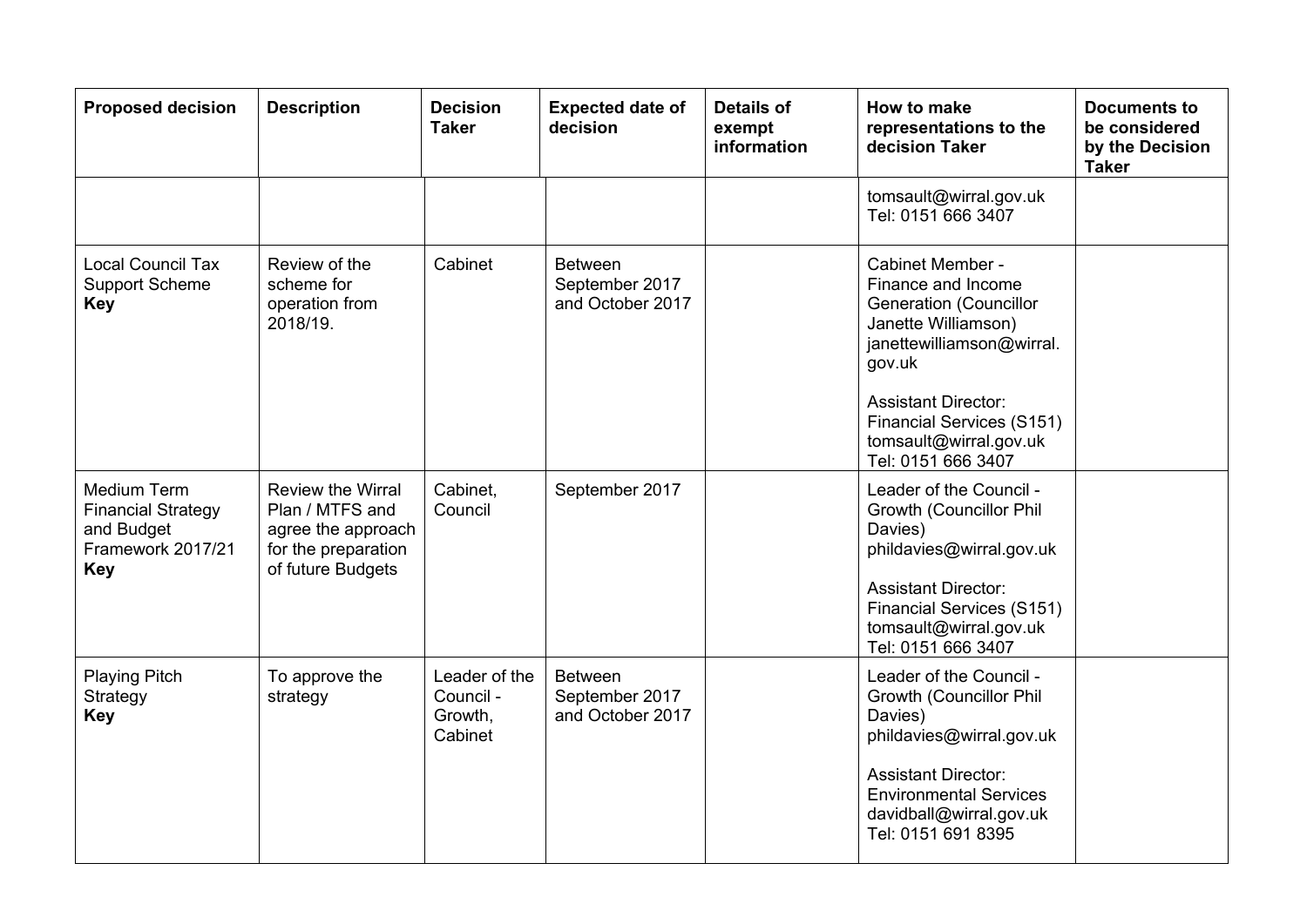| <b>Proposed decision</b>                                        | <b>Description</b>                                                                                                                                                                                                                                                                                                                                                                                                                                                                | <b>Decision</b><br><b>Taker</b>                                  | <b>Expected date of</b><br>decision          | <b>Details of</b><br>exempt<br>information | How to make<br>representations to the<br>decision Taker                                                                                                                                                                      | <b>Documents to</b><br>be considered<br>by the Decision<br><b>Taker</b> |
|-----------------------------------------------------------------|-----------------------------------------------------------------------------------------------------------------------------------------------------------------------------------------------------------------------------------------------------------------------------------------------------------------------------------------------------------------------------------------------------------------------------------------------------------------------------------|------------------------------------------------------------------|----------------------------------------------|--------------------------------------------|------------------------------------------------------------------------------------------------------------------------------------------------------------------------------------------------------------------------------|-------------------------------------------------------------------------|
| Outcome Based<br>Model of<br>Commissioning<br><b>Key</b>        | Introduction of<br>outcome based<br>model of<br>commissioning<br>supported living<br>packages, which<br>can incentivize<br>providers to<br>proactively work to<br>reduce packages.<br>As part of the LD<br>efficiency work we<br>are aiming to<br>increase<br>independence and<br>improve outcomes<br>for people, as<br>described in the<br>council pledges.<br>This is a pilot<br>working with key<br>partners AFG and<br>Options who are<br>signed up to the<br>proposed model. | Cabinet<br>Member -<br><b>Adult Social</b><br>Care and<br>Health | September 2017                               | Open                                       | <b>Cabinet Member - Adult</b><br>Social Care and Health<br>(Councillor Chris Jones)<br>christinejones@wirral.gov<br>.uk<br>Director for Health and<br>Care (DASS)<br>grahamhodkinson@wirral.<br>gov.uk<br>Tel: 0151 666 3650 | Outcome based<br>model of<br>commissioning                              |
| <b>Corporate Risk</b><br><b>Management Policy</b><br><b>Key</b> | <b>Annual Review and</b><br>updating of the<br>policy                                                                                                                                                                                                                                                                                                                                                                                                                             | Cabinet                                                          | Between October<br>2017 and<br>November 2017 |                                            | Leader of the Council -<br>Growth (Councillor Phil<br>Davies)<br>phildavies@wirral.gov.uk<br><b>Assistant Director:</b><br><b>Financial Services (S151)</b><br>tomsault@wirral.gov.uk<br>Tel: 0151 666 3407                  |                                                                         |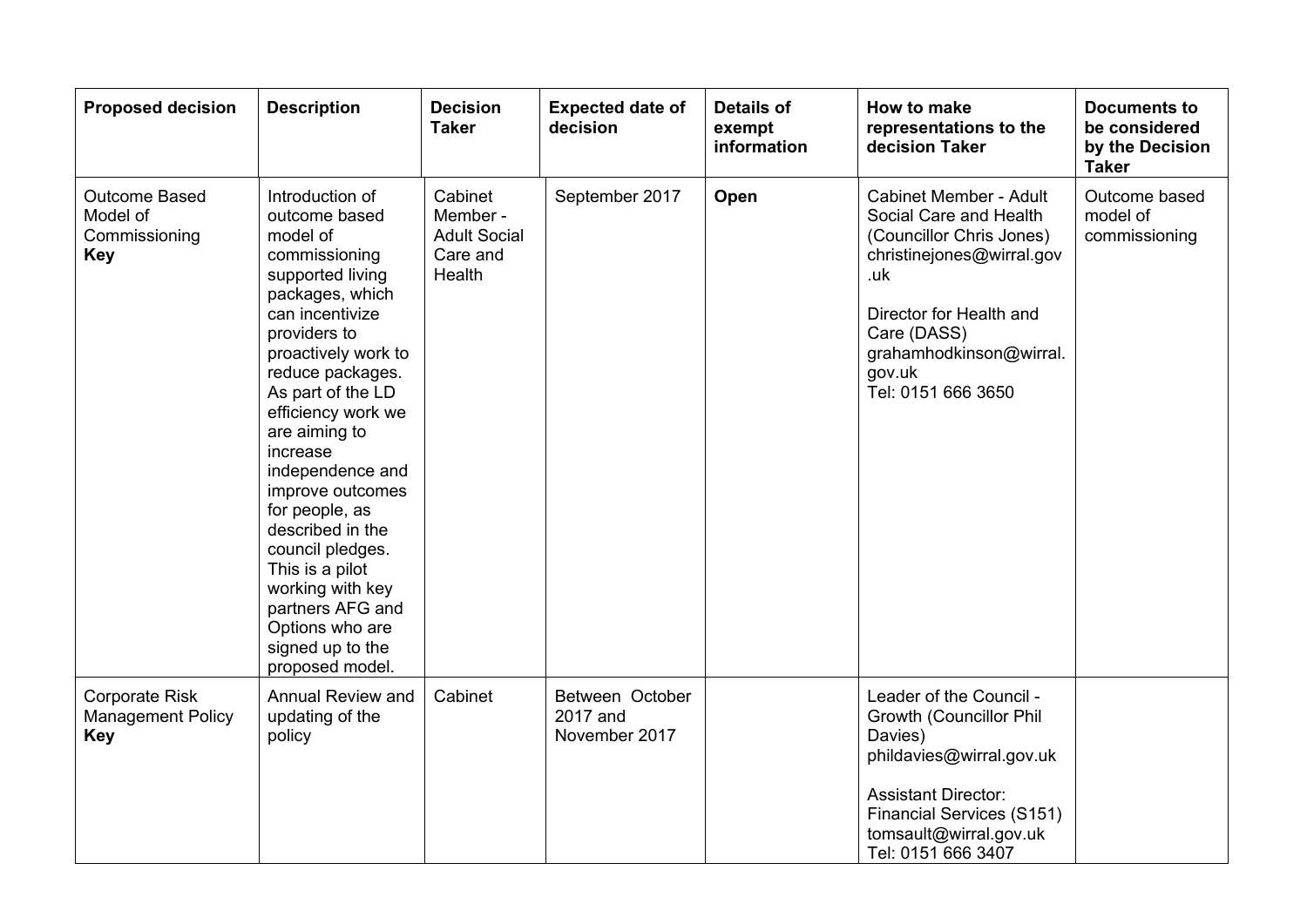| <b>Proposed decision</b>                                                                 | <b>Description</b>                                       | <b>Decision</b><br><b>Taker</b> | <b>Expected date of</b><br>decision          | <b>Details of</b><br>exempt<br>information | How to make<br>representations to the<br>decision Taker                                                                                                                                                                                                                                                  | <b>Documents to</b><br>be considered<br>by the Decision<br><b>Taker</b> |
|------------------------------------------------------------------------------------------|----------------------------------------------------------|---------------------------------|----------------------------------------------|--------------------------------------------|----------------------------------------------------------------------------------------------------------------------------------------------------------------------------------------------------------------------------------------------------------------------------------------------------------|-------------------------------------------------------------------------|
| <b>Business Rates</b><br>(NNDR) Discretionary<br><b>Rate Relief Policy</b><br><b>Key</b> | Agree the<br><b>Discretionary Rate</b><br>Relief Policy. | Cabinet,<br>Council             | Between October<br>2017 and<br>November 2017 |                                            | Cabinet Member -<br>Finance and Income<br><b>Generation (Councillor</b><br>Janette Williamson)<br>janettewilliamson@wirral.<br>gov.uk<br><b>Assistant Director:</b><br><b>Financial Services (S151)</b><br>tomsault@wirral.gov.uk<br>Tel: 0151 666 3407                                                  |                                                                         |
| <b>Birkenhead Market -</b><br>Lease<br><b>Key</b>                                        | Lease Terms                                              | Cabinet                         | October 2017                                 |                                            | Cabinet Member -<br><b>Housing and Community</b><br>Safety (and Deputy<br>Leader of the Council)<br>(Councillor George<br>Davies)<br>georgedavies@wirral.gov.<br>uk<br><b>Director for Business</b><br>Services (Assistant Chief<br>Executive)<br>davidarmstrong@wirral.g<br>ov.uk<br>Tel: 0151 666 4300 |                                                                         |
| Leisure, Libraries,<br>Culture<br>Key                                                    | Full business case.                                      | Cabinet                         | October 2017                                 |                                            | Cabinet Member -<br><b>Environment (Councillor</b><br>Phillip Brightmore)<br>phillipbrightmore@wirral.g<br>ov.uk                                                                                                                                                                                         |                                                                         |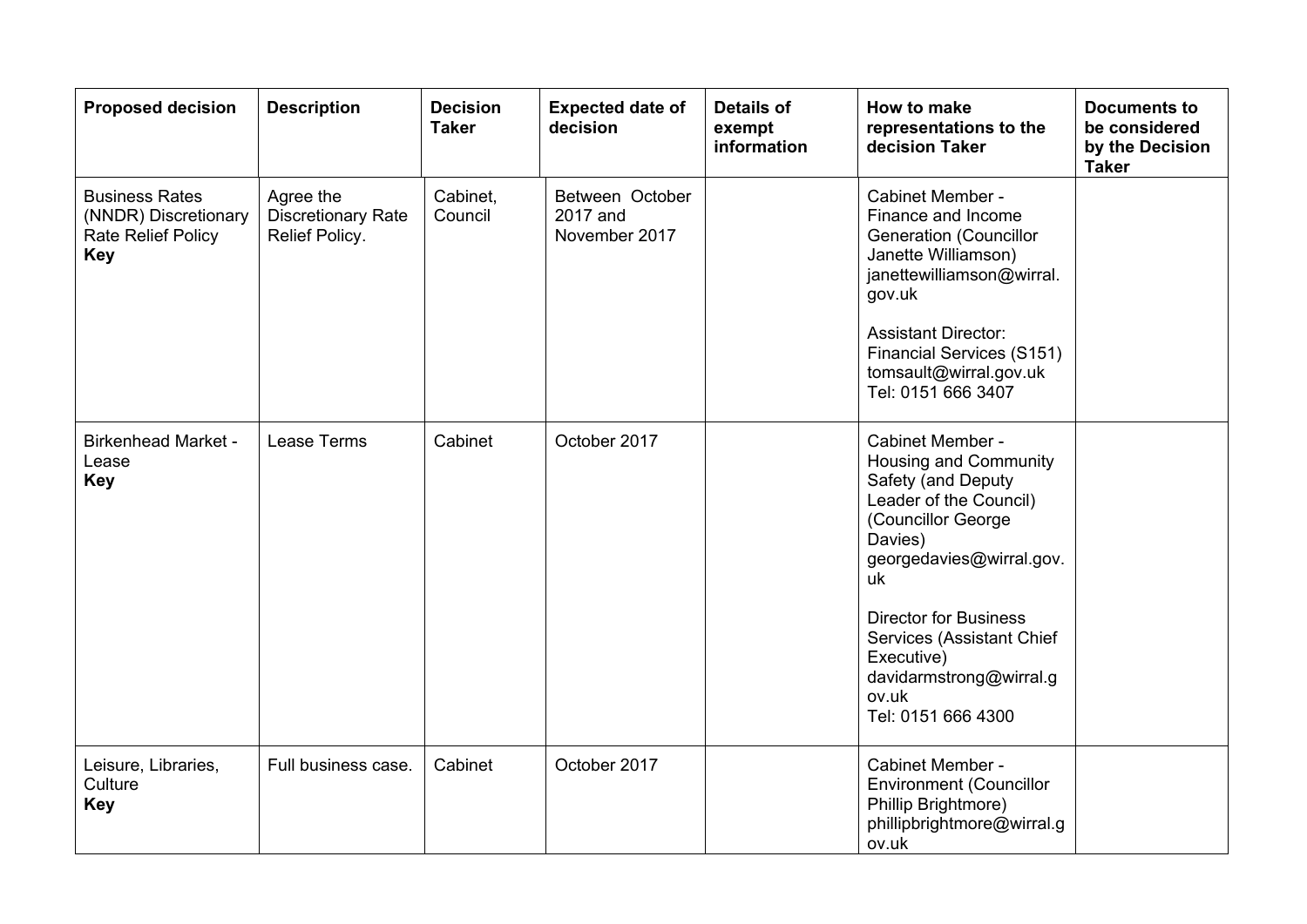| <b>Proposed decision</b>                                                                                                | <b>Description</b>                                                                                                                                                                                                                                                       | <b>Decision</b><br><b>Taker</b> | <b>Expected date of</b><br>decision | <b>Details of</b><br>exempt<br>information | How to make<br>representations to the<br>decision Taker                                                                                                                                                                                                                      | <b>Documents to</b><br>be considered<br>by the Decision<br><b>Taker</b>                                         |
|-------------------------------------------------------------------------------------------------------------------------|--------------------------------------------------------------------------------------------------------------------------------------------------------------------------------------------------------------------------------------------------------------------------|---------------------------------|-------------------------------------|--------------------------------------------|------------------------------------------------------------------------------------------------------------------------------------------------------------------------------------------------------------------------------------------------------------------------------|-----------------------------------------------------------------------------------------------------------------|
|                                                                                                                         |                                                                                                                                                                                                                                                                          |                                 |                                     |                                            | <b>Strategic Commissioner</b><br>for Environment<br>marksmith@wirral.gov.uk<br>Tel: 0151 606 2103                                                                                                                                                                            |                                                                                                                 |
| <b>Core Strategy Local</b><br>Plan - Report of<br>Consultation on<br><b>Development Options</b><br>Review<br><b>Key</b> | The report sets out<br>the results of public<br>consultation<br>undertaken in<br>August 2016,<br>following Cabinet<br>on 28 July 2016<br>(Minute 31), with<br>recommendations<br>for further work to<br>be undertaken to<br>assess the future<br>housing land<br>supply. | Cabinet                         | October 2017                        | Open                                       | Leader of the Council -<br>Growth (Councillor Phil<br>Davies)<br>phildavies@wirral.gov.uk<br><b>Assistant Director:</b><br><b>Environmental Services</b><br>davidball@wirral.gov.uk<br>Tel: 0151 691 8395                                                                    | Core Strategy<br>Local Plan -<br>Report of Further<br>Consultation on<br><b>Housing Need</b><br>and Land Supply |
| <b>Statutory Register of</b><br><b>Brownfield Land</b><br><b>Key</b>                                                    | Approval of first<br>statutory register of<br>brownfield land to<br>be published by 31<br>December 2017                                                                                                                                                                  | Cabinet                         | October 2017                        | Open                                       | Cabinet Member -<br>Housing and Community<br>Safety (and Deputy<br>Leader of the Council)<br>(Councillor George<br>Davies)<br>georgedavies@wirral.gov.<br>uk<br><b>Assistant Director:</b><br><b>Environmental Services</b><br>davidball@wirral.gov.uk<br>Tel: 0151 691 8395 | Statutory<br>Register of<br><b>Brownfield Land</b>                                                              |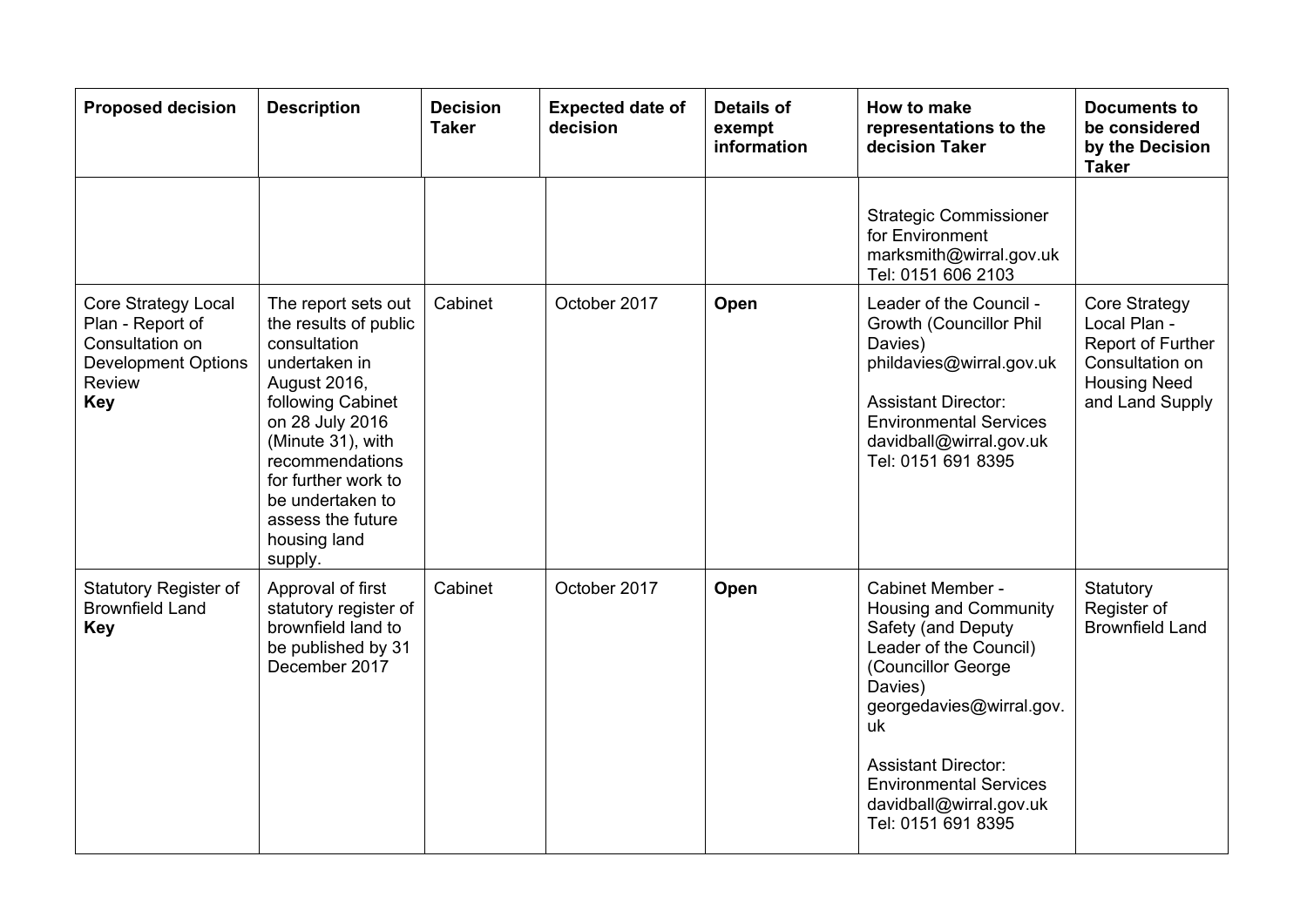| <b>Proposed decision</b>                                                          | <b>Description</b>                                                                    | <b>Decision</b><br><b>Taker</b>                   | <b>Expected date of</b><br>decision          | <b>Details of</b><br>exempt<br>information                                                                                                                                                                                                                                                                                 | How to make<br>representations to the<br>decision Taker                                                                                                                                                                      | <b>Documents to</b><br>be considered<br>by the Decision<br><b>Taker</b> |
|-----------------------------------------------------------------------------------|---------------------------------------------------------------------------------------|---------------------------------------------------|----------------------------------------------|----------------------------------------------------------------------------------------------------------------------------------------------------------------------------------------------------------------------------------------------------------------------------------------------------------------------------|------------------------------------------------------------------------------------------------------------------------------------------------------------------------------------------------------------------------------|-------------------------------------------------------------------------|
| Working with Wirral<br>Communities to<br>Deliver the Wirral<br>Plan<br><b>Key</b> |                                                                                       | Cabinet<br>Member -<br>Localism and<br>Engagement | Between October<br>2017 and<br>November 2017 |                                                                                                                                                                                                                                                                                                                            | Cabinet Member -<br>Localism and<br><b>Engagement (Councillor</b><br>Matthew Patrick)<br>matthewpatrick@wirral.go<br>v.uk<br>Director for Health &<br>Wellbeing<br>fionajohnstone@wirral.go<br>v.uk<br>Tel: 0151 691 8210    |                                                                         |
| Integrated<br><b>Commissioning Hub</b><br><b>Key</b>                              | Creation of a single<br>integrated<br>commissioning<br>organization across<br>Wirral. | Cabinet                                           | November 2017                                | <b>Part Exempt</b><br>An appendix of<br>the report may<br>contain financial<br>information<br>relating to WBC<br>or Wirral CCG.<br>$\mathbf{3}$<br><b>Information</b><br>relating to the<br>financial or<br>business affairs<br>of any particular<br>person<br>(including the<br>authority<br>holding that<br>information) | <b>Cabinet Member - Adult</b><br>Social Care and Health<br>(Councillor Chris Jones)<br>christinejones@wirral.gov<br>.uk<br>Director for Health and<br>Care (DASS)<br>grahamhodkinson@wirral.<br>gov.uk<br>Tel: 0151 666 3650 | Integrated<br>Commissioning<br>Hub                                      |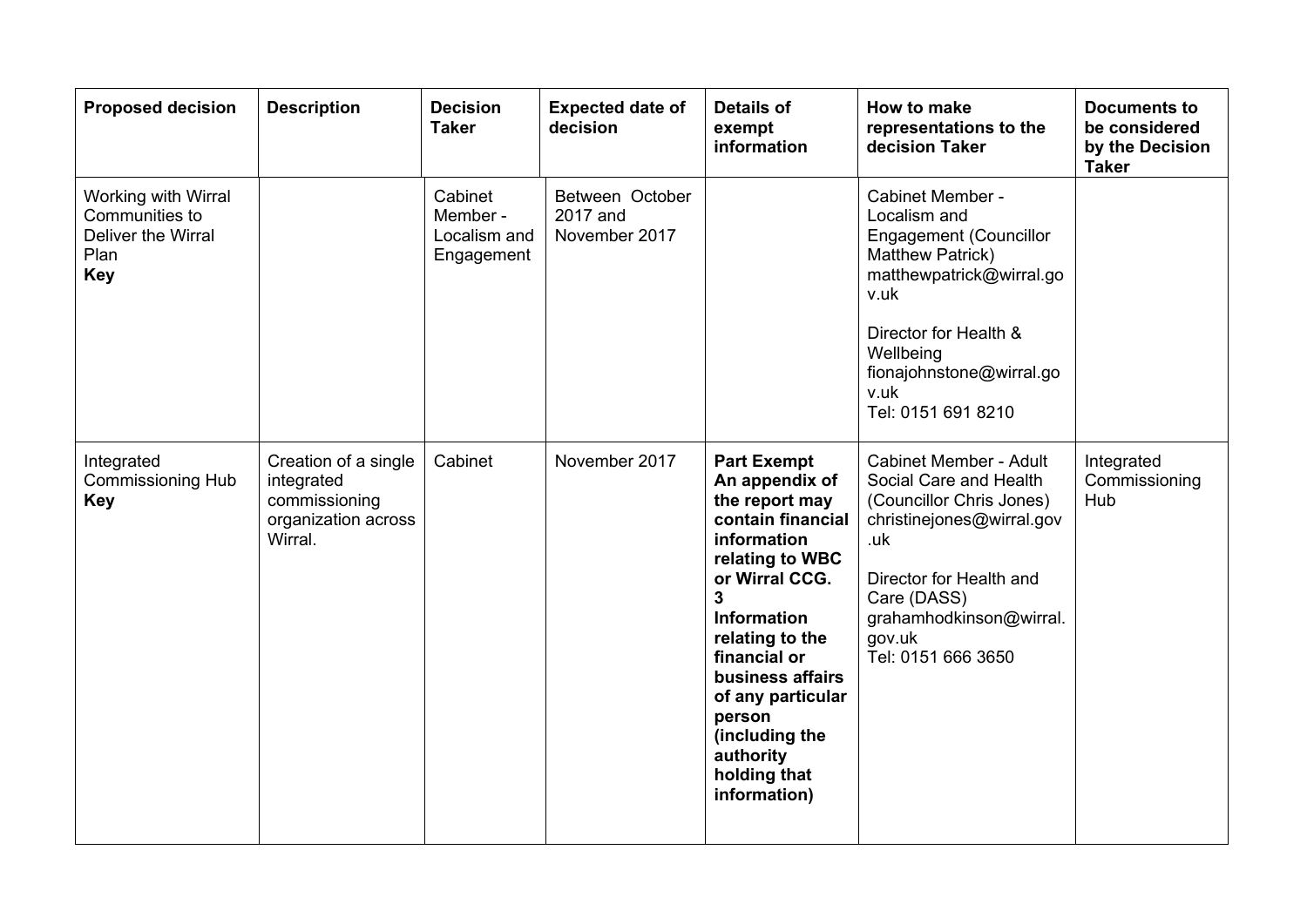| <b>Proposed decision</b>                                                 | <b>Description</b>                                                                              | <b>Decision</b><br><b>Taker</b> | <b>Expected date of</b><br>decision | <b>Details of</b><br>exempt<br>information | <b>How to make</b><br>representations to the<br>decision Taker                                                                                                      | <b>Documents to</b><br>be considered<br>by the Decision<br><b>Taker</b> |
|--------------------------------------------------------------------------|-------------------------------------------------------------------------------------------------|---------------------------------|-------------------------------------|--------------------------------------------|---------------------------------------------------------------------------------------------------------------------------------------------------------------------|-------------------------------------------------------------------------|
| <b>Financial Monitoring</b><br>2017/18 (Quarter 2)<br><b>Key</b>         | Update on the<br>revenue and<br>capital spending<br>against the agreed<br>Budget.               | Cabinet                         | November 2017                       |                                            | Cabinet Member -<br>Finance and Income<br><b>Generation (Councillor</b><br>Janette Williamson)<br>janettewilliamson@wirral.<br>gov.uk                               |                                                                         |
|                                                                          |                                                                                                 |                                 |                                     |                                            | <b>Assistant Director:</b><br>Financial Services (S151)<br>tomsault@wirral.gov.uk<br>Tel: 0151 666 3407                                                             |                                                                         |
| Treasury<br>Management<br>Monitoring 2017/18<br>(Mid-year Report)<br>Key | Update on treasury<br>and cash<br>management<br>activities and the<br>Prudential<br>indicators. | Cabinet                         | November 2017                       |                                            | Cabinet Member -<br>Finance and Income<br><b>Generation (Councillor</b><br>Janette Williamson)<br>janettewilliamson@wirral.<br>gov.uk<br><b>Assistant Director:</b> |                                                                         |
|                                                                          |                                                                                                 |                                 |                                     |                                            | Financial Services (S151)<br>tomsault@wirral.gov.uk<br>Tel: 0151 666 3407                                                                                           |                                                                         |
| <b>Wirral Road Strategy</b><br><b>Key</b>                                |                                                                                                 | Cabinet                         | November 2017                       |                                            | Cabinet Member -<br><b>Highways and Transport</b><br>(Councillor Stuart<br>Whittingham)<br>stuartwhittingham@wirral.<br>gov.uk                                      |                                                                         |
|                                                                          |                                                                                                 |                                 |                                     |                                            | <b>Strategic Commissioner</b><br>for Environment<br>marksmith@wirral.gov.uk<br>Tel: 0151 606 2103                                                                   |                                                                         |